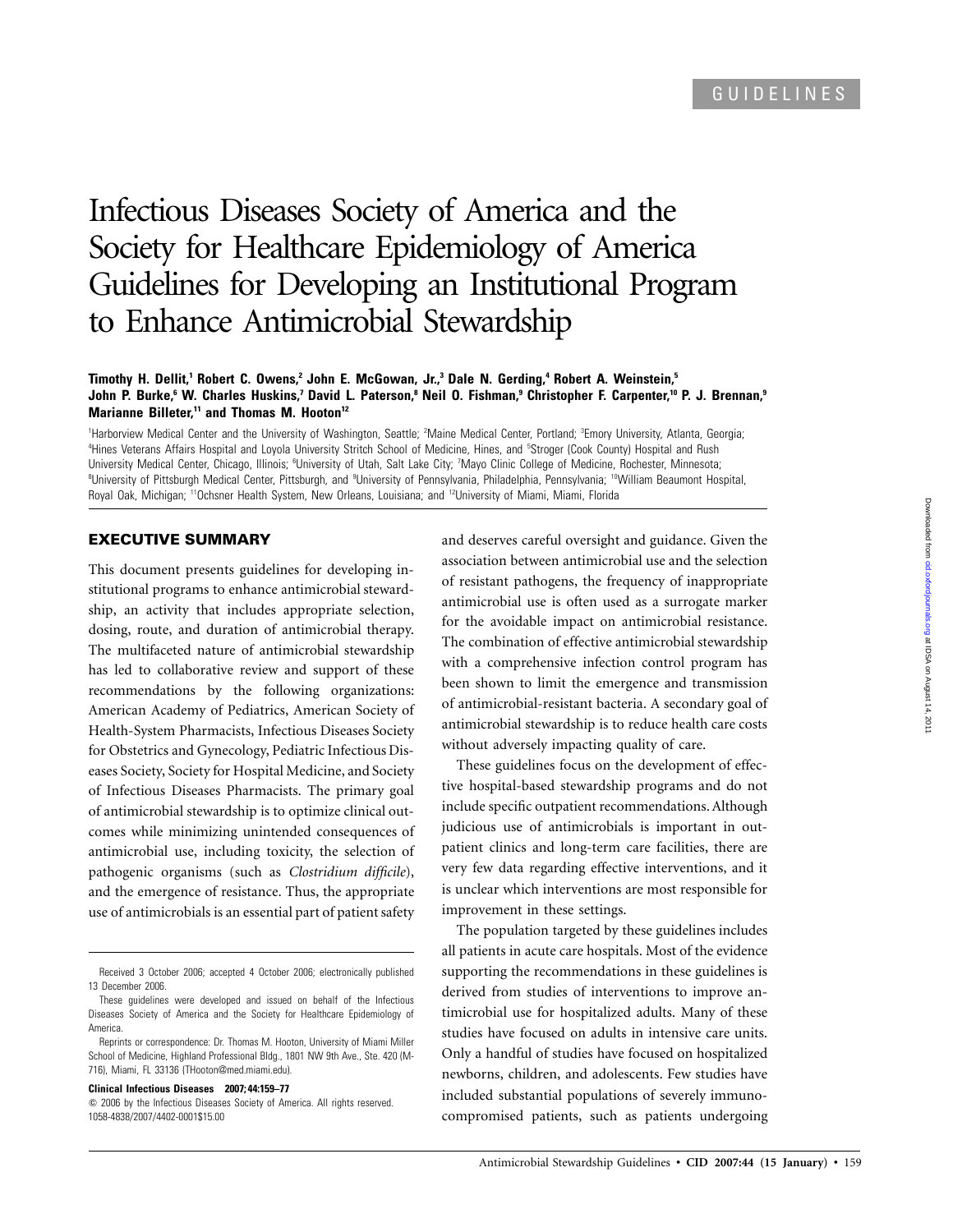hematopoetic stem cell transplantation or receiving chemotherapy likely to cause prolonged neutropenia. Nonetheless, the recommendations in these guidelines are likely to be broadly applicable to all hospitalized patients.

The ratings of the practices recommended in this document reflect the likely impact of stewardship practices on improving antimicrobial use and, consequently, minimizing the emergence and spread of antimicrobial resistance. Each recommendation is rated on the basis of the strength of the recommendation and the quality of evidence supporting it, using the rating system of the Infectious Disease Society of America (IDSA), as shown in table 1 [1]. The ratings provided also reflect the likely ability of the recommendation to reduce health care costs. Some strategies to reduce resistance may actually result in an increase in drug acquisition costs as part of a more comprehensive plan to reduce overall costs, including the attributable costs of resistance. In situations in which the likely impact of a recommendation on appropriate use of antimicrobials and health care costs diverge or in which cost data are not available, separate ratings are given.

Effective antimicrobial stewardship programs can be financially self-supporting and improve patient care [2–7] (A-II). Comprehensive programs have consistently demonstrated a decrease in antimicrobial use (22%–36%), with annual savings of \$200,000–\$900,000 in both larger academic hospitals [2, 3, 5, 7, 8] and smaller community hospitals [4, 6]. Thus, health care facilities are encouraged to implement antimicrobial stewardship programs. A comprehensive evidence-based stewardship program to combat antimicrobial resistance includes elements chosen from among the following recommendations based on local antimicrobial use and resistance problems and on available resources that may differ, depending on the size of the institution or clinical setting.

1. Core members of a multidisciplinary antimicrobial stewardship team include an infectious diseases physician and a

clinical pharmacist with infectious diseases training (A-II) who should be compensated for their time (A-III), with the inclusion of a clinical microbiologist, an information system specialist, an infection control professional, and hospital epidemiologist being optimal (A-III). Because antimicrobial stewardship, an important component of patient safety, is considered to be a medical staff function, the program is usually directed by an infectious diseases physician or codirected by an infectious diseases physician and a clinical pharmacist with infectious diseases training (A-III).

2. Collaboration between the antimicrobial stewardship team and the hospital infection control and pharmacy and therapeutics committees or their equivalents is essential (A-III).

3. The support and collaboration of hospital administration, medical staff leadership, and local providers in the development and maintenance of antimicrobial stewardship programs is essential (A-III). It is desirable that antimicrobial stewardship programs function under the auspices of quality assurance and patient safety (A-III).

4. The infectious diseases physician and the head of pharmacy, as appropriate, should negotiate with hospital administration to obtain adequate authority, compensation, and expected outcomes for the program (A-III).

5. Hospital administrative support for the necessary infrastructure to measure antimicrobial use and to track use on an ongoing basis is essential (A-III).

6. There are 2 core strategies, both proactive, that provide the foundation for an antimicrobial stewardship program. These strategies are not mutually exclusive.

A. *Prospective audit with intervention and feedback.* Prospective audit of antimicrobial use with direct interaction and feedback to the prescriber, performed by either an infectious diseases physician or a clinical pharmacist with infectious diseases training, can result in reduced inappropriate use of antimicrobials (A-I).

**Table 1. Infectious Diseases Society of America–United States Public Health Service grading system for ranking recommendations in clinical guidelines.**

| Category, grade            | Definition                                                                                                                                                                                                                                          |
|----------------------------|-----------------------------------------------------------------------------------------------------------------------------------------------------------------------------------------------------------------------------------------------------|
| Strength of recommendation |                                                                                                                                                                                                                                                     |
| A                          | Good evidence to support a recommendation for use                                                                                                                                                                                                   |
| B                          | Moderate evidence to support a recommendation for use                                                                                                                                                                                               |
| C                          | Poor evidence to support a recommendation for use                                                                                                                                                                                                   |
| Quality of evidence        |                                                                                                                                                                                                                                                     |
|                            | Evidence from $\geq 1$ properly randomized, controlled trial                                                                                                                                                                                        |
| Ш                          | Evidence from $\geq 1$ well-designed clinical trial, without randomization;<br>from cohort or case-controlled analytic studies (preferably from >1<br>center); from multiple time-series; or from dramatic results from<br>uncontrolled experiments |
| Ш                          | Evidence from opinions of respected authorities, based on clinical<br>experience, descriptive studies, or reports of expert committees                                                                                                              |

**NOTE.** Adapted from [1].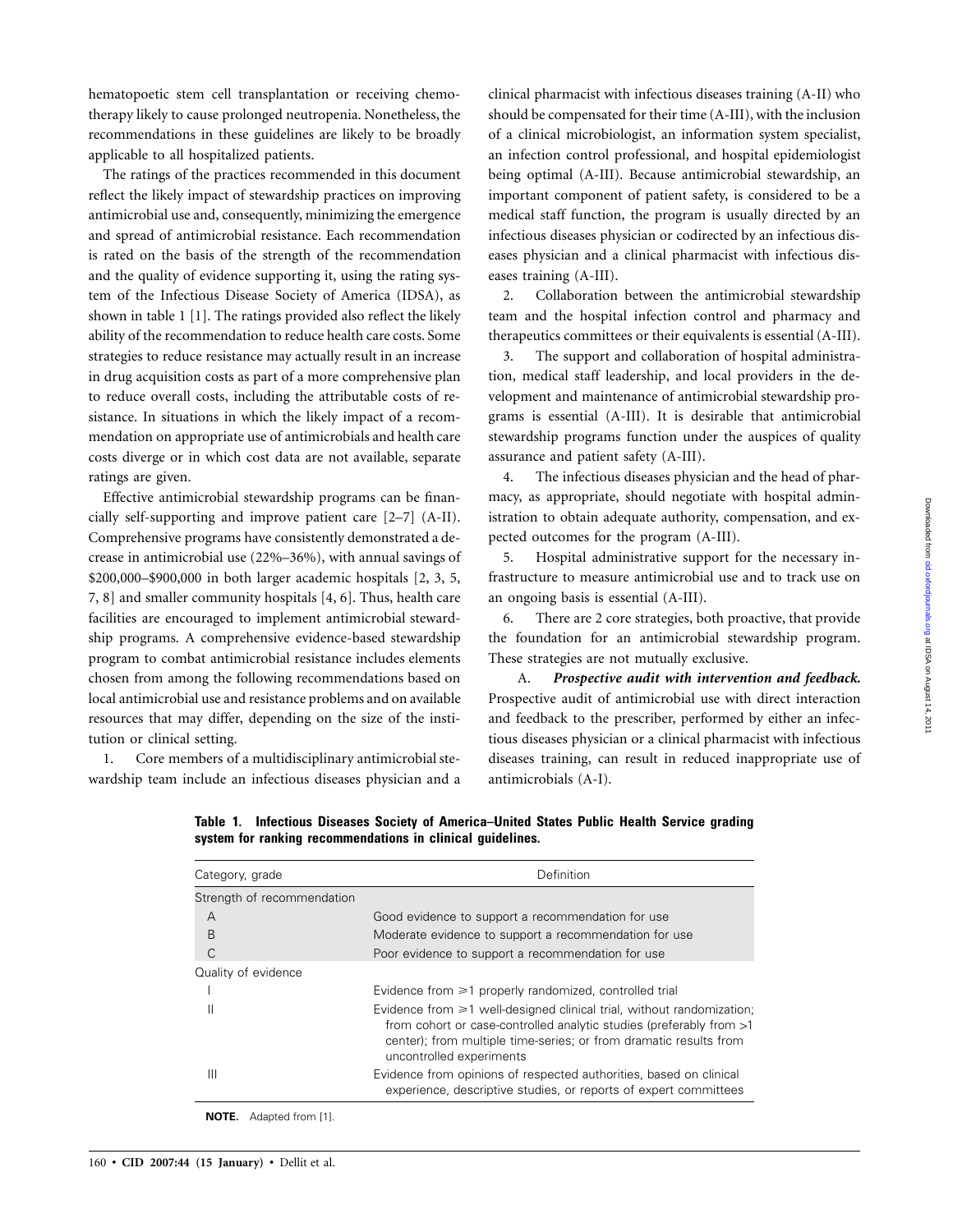B. *Formulary restriction and preauthorization.* Formulary restriction and preauthorization requirements can lead to immediate and significant reductions in antimicrobial use and cost (A-II) and may be beneficial as part of a multifaceted response to a nosocomial outbreak of infection (B-II). The use of preauthorization requirements as a means of controlling antimicrobial resistance is less clear, because a long-term beneficial impact on resistance has not been established, and in some circumstances, use may simply shift to an alternative agent with resulting increased resistance (B-II). In institutions that use preauthorization to limit the use of selected antimicrobials, monitoring overall trends in antimicrobial use is necessary to assess and respond to such shifts in use (B-III).

7. The following elements may be considered and prioritized as supplements to the core active antimicrobial stewardship strategies based on local practice patterns and resources.

A. *Education.* Education is considered to be an essential element of any program designed to influence prescribing behavior and can provide a foundation of knowledge that will enhance and increase the acceptance of stewardship strategies (A-III). However, education alone, without incorporation of active intervention, is only marginally effective in changing antimicrobial prescribing practices and has not demonstrated a sustained impact (B-II).

B. *Guidelines and clinical pathways.* Multidisciplinary development of evidence-based practice guidelines incorporating local microbiology and resistance patterns can improve antimicrobial utilization (A-I). Guideline implementation can be facilitated through provider education and feedback on antimicrobial use and patient outcomes (A-III).

C. *Antimicrobial cycling.* There are insufficient data to recommend the routine use of antimicrobial cycling as a means of preventing or reducing antimicrobial resistance over a prolonged period of time (C-II). Substituting one antimicrobial for another may transiently decrease selection pressure and reduce resistance to the restricted agent. Unless the resistance determinant has been eliminated from the bacterial population, however, reintroduction of the original antimicrobial is again likely to select for the expression of the resistance determinant in the exposed bacterial population.

D. *Antimicrobial order forms.* Antimicrobial order forms can be an effective component of antimicrobial stewardship (B-II) and can facilitate implementation of practice guidelines.

E. *Combination therapy.* There are insufficient data to recommend the routine use of combination therapy to prevent the emergence of resistance (C-II). Combination therapy does have a role in certain clinical contexts, including use for empirical therapy for critically ill patients at risk of infection

with multidrug-resistant pathogens, to increase the breadth of coverage and the likelihood of adequate initial therapy (A-II).

F. *Streamlining or de-escalation of therapy.* Streamlining or de-escalation of empirical antimicrobial therapy on the basis of culture results and elimination of redundant combination therapy can more effectively target the causative pathogen, resulting in decreased antimicrobial exposure and substantial cost savings (A-II).

G. *Dose optimization.* Optimization of antimicrobial dosing based on individual patient characteristics, causative organism, site of infection, and pharmacokinetic and pharmacodynamic characteristics of the drug is an important part of antimicrobial stewardship (A-II).

H. *Parenteral to oral conversion.* A systematic plan for parenteral to oral conversion of antimicrobials with excellent bioavailability, when the patient's condition allows, can decrease the length of hospital stay and health care costs (A-I). Development of clinical criteria and guidelines allowing switch to use of oral agents can facilitate implementation at the institutional level (A-III).

8. Health care information technology in the form of electronic medical records (A-III), computer physician order entry (B-II), and clinical decision support (B-II) can improve antimicrobial decisions through the incorporation of data on patient-specific microbiology cultures and susceptibilities, hepatic and renal function, drug-drug interactions, allergies, and cost. However, implementation of these features has been slow, and conformation of the technology to the clinical environment remains a challenge.

9. Computer-based surveillance can facilitate good stewardship by more efficient targeting of antimicrobial interventions, tracking of antimicrobial resistance patterns, and identification of nosocomial infections and adverse drug events  $(B-II).$ 

10. The clinical microbiology laboratory plays a critical role in antimicrobial stewardship by providing patient-specific culture and susceptibility data to optimize individual antimicrobial management and by assisting infection control efforts in the surveillance of resistant organisms and in the molecular epidemiologic investigation of outbreaks (A-III).

11. Both process measures (did the intervention result in the desired change in antimicrobial use?) and outcome measures (did the process implemented reduce or prevent resistance or other unintended consequences of antimicrobial use?) are useful in determining the impact of antimicrobial stewardship on antimicrobial use and resistance patterns (B-III).

# **INTRODUCTION**

*Purpose.* In recognition that antimicrobial resistance results in increased morbidity, mortality, and cost of health care, the IDSA initially published guidelines for improving the use of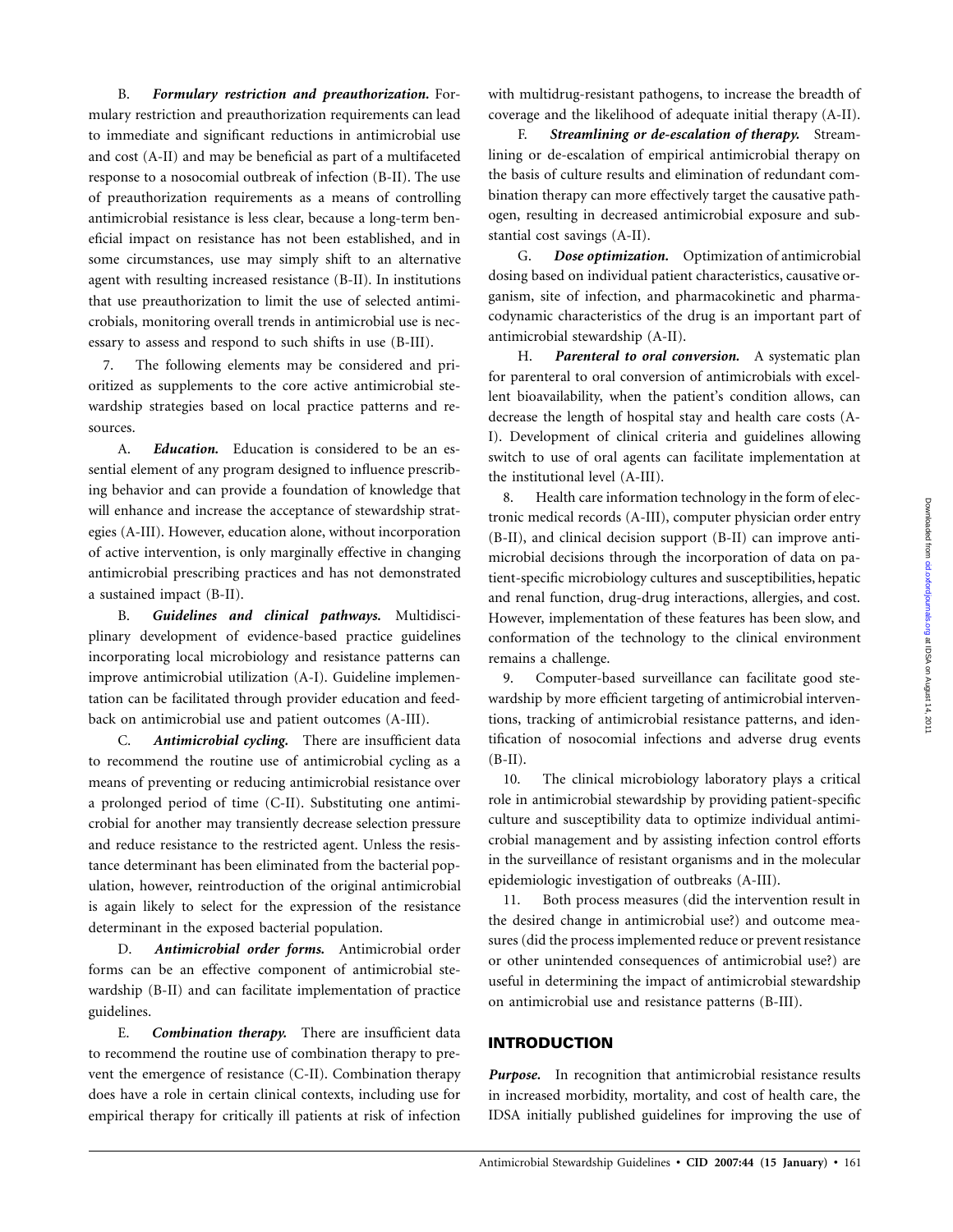antimicrobial agents in hospitals in 1988 [9] and then jointly published guidelines with the Society for Healthcare Epidemiology of America in 1997 for the prevention of antimicrobial resistance in hospitals [10]. However, subsequent surveys of hospitals have found that practices to improve antimicrobial use are frequently inadequate and not routinely implemented [11–13]. The purpose of these guidelines is to build on the previous position statements, as well as to provide evidencebased recommendations for developing a program to enhance antimicrobial stewardship in the hospital setting to improve the quality of care. These guidelines are not a substitute for clinical judgment, and clinical discretion is required in the application of guidelines to individual patients.

Effective antimicrobial stewardship programs, also known as antimicrobial management programs, can be financially selfsupporting and can improve patient care [2–7] (A-II). Antimicrobial stewardship includes not only limiting inappropriate use but also optimizing antimicrobial selection, dosing, route, and duration of therapy to maximize clinical cure or prevention of infection while limiting the unintended consequences, such as the emergence of resistance, adverse drug events, and cost. Given the emergence of multidrug-resistant pathogens and their impact on clinical care, appropriate use of antimicrobial agents has become a focus of patient safety and quality assurance along with medication errors, allergy identification, and drug-drug interactions [14]. The ultimate goal of antimicrobial stewardship is to improve patient care and health care outcomes.

From the institutional perspective, antimicrobials account for upwards of 30% of hospital pharmacy budgets [15]. It has been recognized for several decades that up to 50% of antimicrobial use is inappropriate, adding considerable cost to patient care [8, 9, 15–18]. In addition to direct pharmacy acquisition costs, numerous reports suggest that inappropriate and unnecessary antimicrobial use leads to increased selection of resistant pathogens (table 2). Once antimicrobial resistance emerges, it can have a significant impact on patient morbidity and mortality, as well as increased health care costs [32, 33]. Bacteremia [34, 35] and surgical site infections [36] due to methicillin-resistant *Staphylococcus aureus* (MRSA) have been associated with a higher mortality rate than similar infections due to methicillin-susceptible *S. aureus,* with the mean attributable cost of an MRSA infection ranging from \$9275 to \$13,901 [36, 37]. Similarly, compared with vancomycin-susceptible *Enterococcus faecium* infections, bloodstream infections due to vancomycin-resistant *E. faecium* (VRE) were associated with decreased survival (24% vs. 59%), increased length of hospital stay (34.8 vs. 16.7 days), and an attributable cost of \$27,190 per episode [38, 39]. A meta-analysis of 9 studies of VRE bloodstream infections found an attributable excess mortality of 30%, compared with vancomycin-susceptible *Entero-*

# **Table 2. Causal associations between antimicrobial use and the emergence of antimicrobial resistance.**

- Changes in antimicrobial use are paralleled by changes in the prevalence of resistance.
- Antimicrobial resistance is more prevalent in health care–associated bacterial infections, compared with those from community-acquired infections.
- Patients with health care–associated infections caused by resistant strains are more likely than control patients to have received prior antimicrobials.
- Areas within hospitals that have the highest rates of antimicrobial resistance also have the highest rates of antimicrobial use.
- Increasing duration of patient exposure to antimicrobials increases the likelihood of colonization with resistant organisms.

**NOTE.** A causal association between antimicrobial use and the emergence of antimicrobial resistance has been reviewed elsewhere [9, 19–22] and is strongly suggested on the basis of several lines of evidence that are derived from patient and population levels of analysis, colonization and infection data, and retrospective and prospective studies [23–31]. Adapted from [10].

*coccus* bloodstream infections [40]. Similar adverse outcomes have also been reported for infections with resistant gramnegative organisms, including *Pseudomonas, Acinetobacter,* and *Enterobacter* species and extended-spectrum  $\beta$ -lactamaseproducing organisms [41]. A case-control study found that third-generation cephalosporin–resistant *Enterobacter* infections were associated with increased mortality (relative risk, 5.02), length of hospital stay (1.5-fold increase), and an attributable cost of \$29,379 [42]. The emergence of infections with multidrug-resistant gram-negative organisms, combined with a paucity of new drug development, has unfortunately led to the resurgent use of colistin, a polymyxin antimicrobial previously abandoned because of its high rates of nephrotoxicity and neurotoxicity [43]. In 1998, the Institute of Medicine estimated that the annual cost of infections caused by antimicrobial-resistant bacteria was \$4–\$5 billion [44].

*Methods.* The recommendations in this guideline are based on a review of published studies identified through a search of the PubMed database (search terms used alone and in combination included "antimicrobial," "antibiotic," "stewardship," "management," "resistance," "cost," "education," "guidelines," "restriction," "cycling," "order forms," and "combination therapy") supplemented by review of references of relevant articles to identify additional reports. Committee members were also asked to cite additional relevant studies to support the recommendations. Because of the limited number of randomized, controlled trials, results from prospective cohort studies, casecontrol studies, longitudinal time series, and other descriptive studies are included in the review. The ratings of the practices recommended in this document reflect the likely impact of such practices on improving antimicrobial use and, ultimately, antimicrobial resistance. Given the association between antimicrobial use and the selection of resistant pathogens, rates of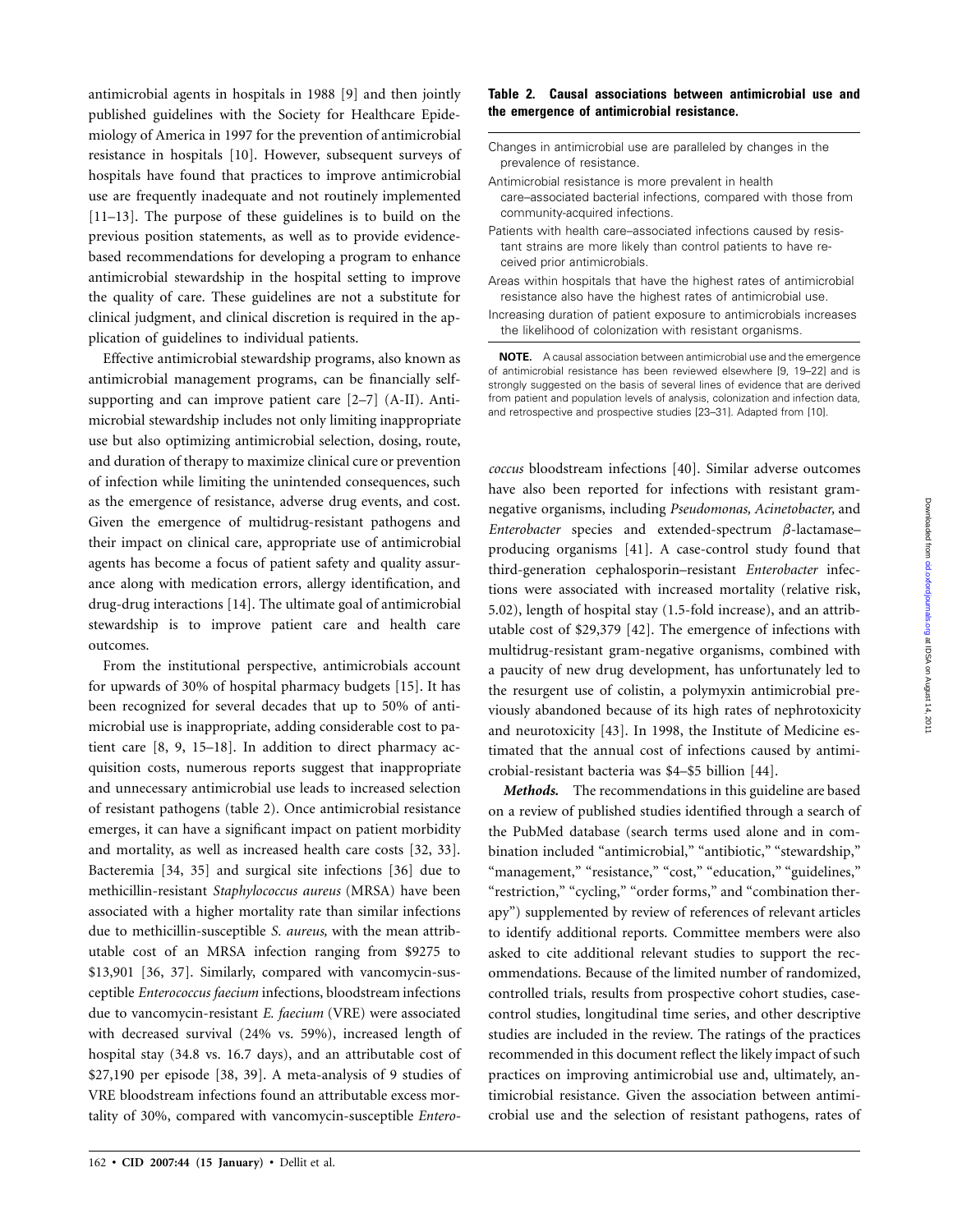inappropriate antimicrobial use are considered as surrogate markers for the avoidable impact on antimicrobial resistance.

The strength of the recommendations and quality of evidence are rated using IDSA criteria (table 1) [1]. Individual studies were evaluated both for their impact on the targeted antimicrobial(s) or resistance problem and for any secondary impact on local antimicrobial use and resistance patterns. The ratings also reflect the likely ability of the recommendation to reduce health care costs. In situations in which the likely impact of a recommendation on appropriate use of antimicrobials and health care costs diverge or cost data are not available, separate ratings are given. Recommendations reflect a compilation of the studies in each section, as well as the opinions of the committee members.

# **GUIDELINES FOR DEVELOPING AN INSTITUTIONAL PROGRAM TO ENHANCE ANTIMICROBIAL STEWARDSHIP**

# **THE ANTIMICROBIAL STEWARDSHIP TEAM AND ADMINISTRATIVE SUPPORT**

It is essential that the antimicrobial stewardship team includes an infectious diseases physician and a clinical pharmacist with infectious diseases training and that both of these individuals are compensated appropriately for their time. Optimally, the team should include a clinical microbiologist who can provide surveillance data on antimicrobial resistance, as well as an information system specialist who can provide the computer support necessary for surveillance and implementation of recommendations. In addition, it is optimal that the team includes an infection control professional and hospital epidemiologist to coordinate efforts on improving antimicrobial use, because reduction of antimicrobial resistance is a common goal of these persons. Because antimicrobial stewardship, an important component of patient safety, is considered to be a medical staff function, the program is usually directed by an infectious diseases physician or codirected by an infectious diseases physician and a clinical pharmacist with infectious diseases training. The clinical pharmacist should be knowledgeable on the appropriate use of antimicrobials, and appropriate training should be made available to achieve and maintain this expertise. It is essential that there be support and collaboration between the antimicrobial stewardship team and the hospital infection control and pharmacy and therapeutics committees or their equivalents.

The support and collaboration of hospital administration, medical staff leadership, and local providers in the development and maintenance of antimicrobial stewardship programs is essential to success of the program. In this regard, the infectious diseases physician and the head of pharmacy, as appropriate, should negotiate with hospital administration to obtain adequate authority, compensation, and expected outcomes for the program (A-III). It is essential that there be hospital administrative support for the necessary infrastructure, to measure antimicrobial use and to track use on an ongoing basis (A-III). It is desirable that antimicrobial stewardship programs function under the auspices of quality assurance and patient safety. Prior to program implementation, the antimicrobial stewardship strategic plan should be presented to and approved by the chiefs of professional services, hospital medical staff executive committee, and/or other medical staff governing bodies, to ensure their acceptance and support.

# **Recommendations**

- Core members of a multidisciplinary antimicrobial stewardship team include an infectious diseases physician and a clinical pharmacist with infectious diseases training (A-II) who should be compensated for their time (A-III), with the inclusion of a clinical microbiologist, an information system specialist, an infection control professional, and hospital epidemiologist being optimal (A-III). Because antimicrobial stewardship, an important component of patient safety, is considered to be a medical staff function, the program is usually directed by an infectious diseases physician or codirected by an infectious diseases physician and a clinical pharmacist with infectious diseases training (A-III).
- Collaboration between the antimicrobial stewardship team and the hospital infection control and pharmacy and therapeutics committees, or their equivalents, is essential (A-III).
- The support and collaboration of hospital administration, medical staff leadership, and local providers in the development and maintenance of antimicrobial stewardship programs is essential (A-III). It is desirable that antimicrobial stewardship programs function under the auspices of quality assurance and patient safety (A-III).
- The infectious diseases physician and the head of pharmacy, as appropriate, should negotiate with hospital administration to obtain adequate authority, compensation, and expected outcomes for the program (A-III).
- Hospital administrative support for the necessary infrastructure to measure antimicrobial use and to track use on an ongoing basis is essential (A-III).

# **ELEMENTS OF AN ANTIMICROBIAL STEWARDSHIP PROGRAM**

The best strategies for the prevention and containment of antimicrobial resistance are not definitively established, because there is a paucity of randomized, controlled trials in this field [45]. Often, multiple interventions have been made simultaneously, making it difficult to assess the benefit attributable to any one specific intervention. However, a comprehensive program that includes active monitoring of resistance, fostering of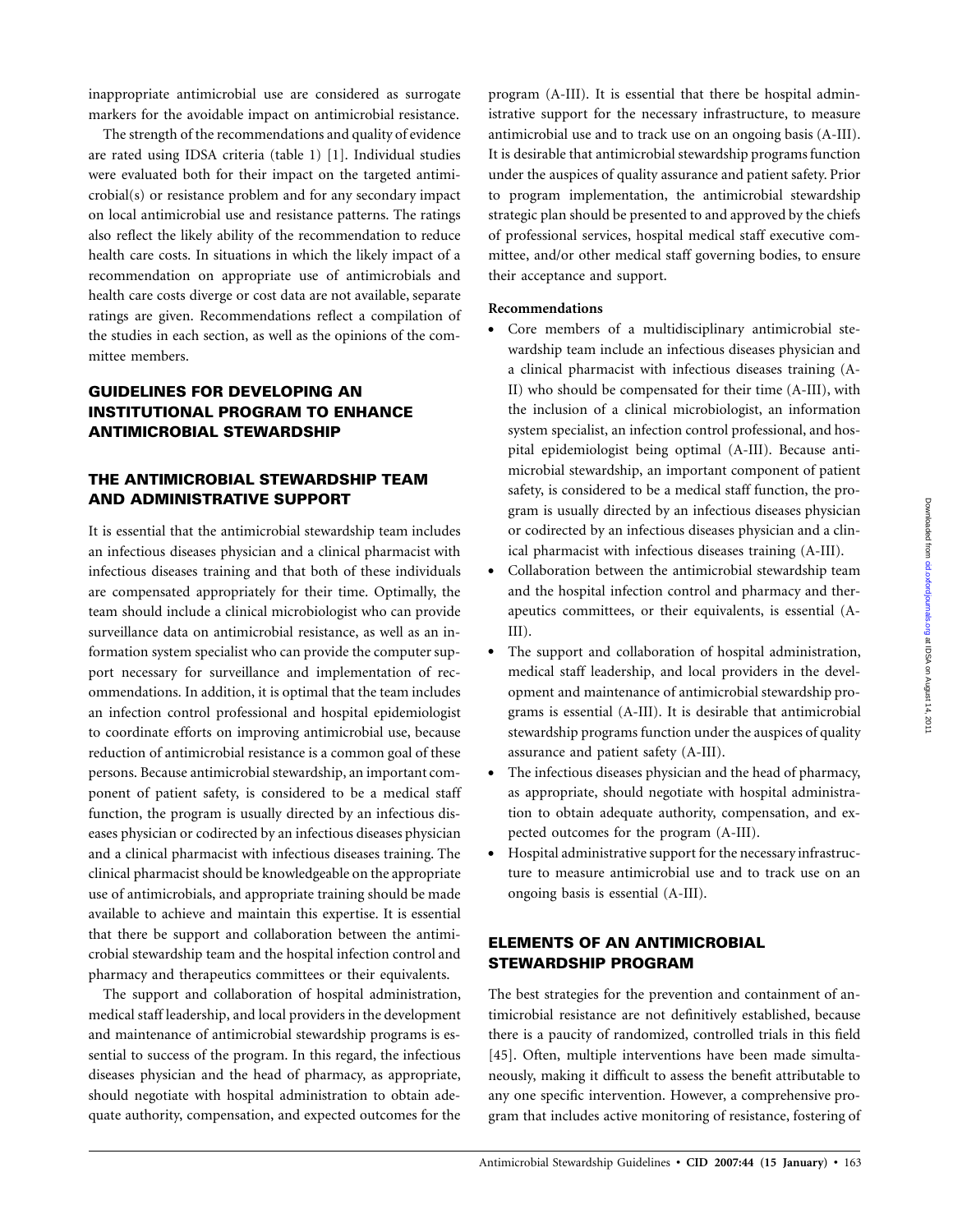appropriate antimicrobial use, and collaboration with an effective infection control program to minimize secondary spread of resistance [46, 47] is considered to be optimal [48]. A comprehensive evidence-based stewardship program to combat antimicrobial resistance includes elements chosen from among the following strategies, which are based on local antimicrobial use and resistance problems, and on available resources that may differ depending on the size of the institution or clinical setting.

#### **Active Antimicrobial Stewardship Strategies**

*Prospective audit with intervention and feedback.* Prospective audit of antimicrobial use with intervention and feedback to the prescriber have been demonstrated to improve antimicrobial use. In a large teaching hospital, house staff were randomized by the medical service to receive either no intervention or one-on-one education by a clinical specialist (academic detailing) on a patient-specific basis, emphasizing microbiologic data, local resistance patterns, and clinical literature, when the pharmacy received an order for either levofloxacin or ceftazidime. This resulted in a 37% reduction in the number of days of unnecessary levofloxacin or ceftazidime use by decreasing the duration of therapy, as well as reducing new starts, suggesting that house staff learned not to initiate unnecessary antibiotic treatment regimens [49]. At a 600-bed tertiary teaching hospital, inpatients receiving parenteral antimicrobials chosen by their primary care physician were randomized to an intervention group that received antimicrobial-related suggestions from an infectious diseases fellow and a clinical pharmacist versus no antimicrobial suggestions. Physicians in the intervention group received 74 suggestions for 62 of 127 patients, including suggestions on a more appropriate agent, route of administration, dosing, discontinuation of the drug, or toxicity monitoring. Eighty-five percent of the suggestions were implemented, resulting in 1.6 fewer days of parenteral therapy and a cost savings of \$400 per patient, with no adverse impact on clinical response, compared with the control group [50]. There was a trend, however, toward increasing rates of readmission in the intervention group, emphasizing the need to monitor the impact of such interventions designed to decrease length of hospital stay.

Prospective audit and interventions by a clinical pharmacist and infectious diseases physician at a medium-sized community hospital resulted in a 22% decrease in the use of parenteral broad-spectrum antimicrobials, despite a 15% increase in patient acuity over a 7-year period [3]. They also demonstrated a decrease in rates of *C. difficile* infection and nosocomial infection caused by drug-resistant Enterobacteriaceae, compared with the preintervention period.

In hospitals where daily review of antimicrobial use is not feasible because of limited resources, a scaled-down model can

still have a significant impact, as illustrated by a small, 120 bed community hospital that used an infectious diseases physician and clinical pharmacist 3 days per week to review patients receiving multiple, prolonged, or high-cost courses of antimicrobial therapy [4]. Sixty-nine percent of 488 recommendations were implemented, resulting in a 19% reduction in antimicrobial expenditures for an estimated annual savings of \$177,000, compared with the preintervention period. In these studies, interventions were communicated to prescribers either verbally or in writing. Written communication was typically accomplished by using special, nonpermanent forms that were placed in the medical record or chart but were subsequently removed after the intervention or at the time of discharge from the hospital. Each intervention provides the opportunity for provider education.

Effective audit with intervention and feedback can be facilitated through computer surveillance of antimicrobial use, allowing the targeting of specific services or units where problems exist, as well as identification of patients receiving particular agents or combinations of agents that might benefit from intervention.

## **Recommendation**

Prospective audit of antimicrobial use with direct interaction and feedback to the prescriber, performed by either an infectious diseases physician or a clinical pharmacist with infectious diseases training, can result in reduced inappropriate use of antimicrobials (A-I).

*Formulary restriction and preauthorization requirements for specific agents.* Most hospitals have a pharmacy and therapeutics committee or an equivalent group that evaluates drugs for inclusion on the hospital formulary on the basis of considerations of therapeutic efficacy, toxicity, and cost while limiting redundant new agents with no significant additional benefit. Antimicrobial restriction—either through formulary limitation by this method or by the requirement of preauthorization and justification—is the most effective method of achieving the process goal of controlling antimicrobial use. Longitudinal studies implementing restrictive policies have demonstrated significant initial decreases in the use of the targeted antimicrobials, with annual antimicrobial cost savings ranging upwards of \$800,000 [14, 51–57]. The achievement of the outcome goal of reducing antimicrobial resistance has not been as clear, as illustrated by the following studies.

Both formulary restriction [58] and preauthorization requirements for use of clindamycin [59] during nosocomial epidemics of *C. difficile* infection have led to prompt cessation of the outbreaks, whereas preapproval restriction of broadspectrum antimicrobials has led to short-term increased susceptibilities among gram-negative pathogens, such as *Pseudomonas aeruginosa, Klebsiella pneumoniae,* and *Enterobacter*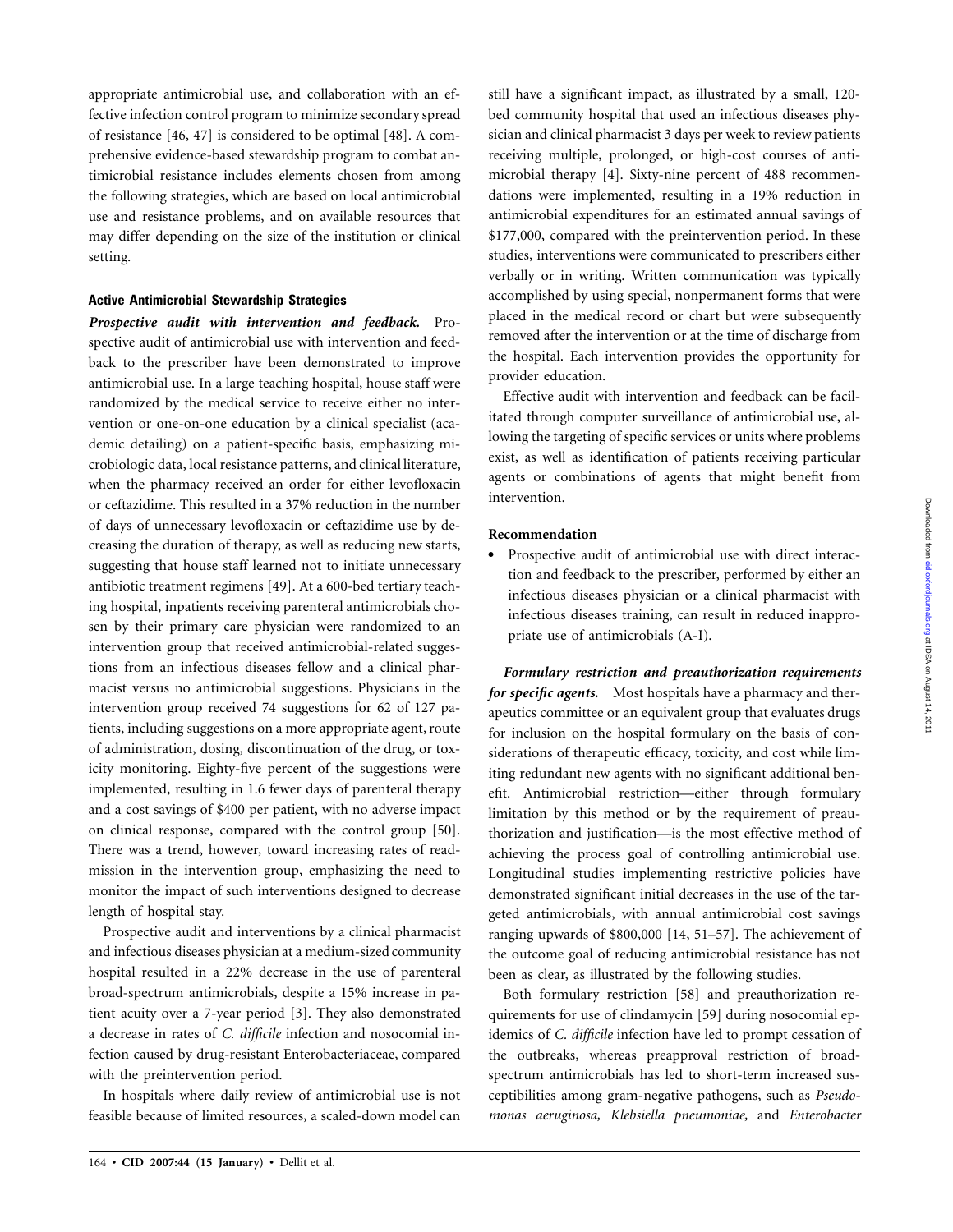*cloacae,* during a 6–12-month period [57, 60]. Restriction of vancomycin and third-generation cephalosporins in response to increasing rates of VRE has demonstrated mixed results [61– 63]. Fecal VRE colonization rates of 47% (despite barrier precautions) led one center to restrict vancomycin and cefotaxime use while encouraging the replacement of third-generation cephalosporins with  $\beta$ -lactam/ $\beta$ -lactamase inhibitor combinations. This led to a reduction in the rates of monthly use of vancomycin, cefotaxime, and ceftazidime by 34%, 84%, and 55%, respectively, and rates of ampicillin-sulbactam and piperacillin-tazobactam use increased. This was accompanied by a decrease in the fecal VRE point prevalence from 47% to 15% during 6 months [59]. In contrast, in another study, the prevalence of VRE increased from 17% to 30%, despite the restriction on the use of vancomycin and third-generation cephalosporins during a 10-year period [64]. The interpretation of these study results is often confounded by concomitant changes in infection control practices and by the influence of nonrestricted antimicrobial agents on gut flora.

Studies of antibiotic-restriction policies among pediatric patients have demonstrated inconsistent results. A crossover study of 2 neonatal intensive care units (ICUs) compared 2 approaches for empirical treatment of early- and late-onset suspected sepsis—a "broad-spectrum" regimen consisting of ampicillin and cefotaxime versus a "narrow-spectrum" regimen consisting of penicillin and tobramycin—on the prevalence of colonization with bacteria resistant to each of the regimens [65]. The narrow-spectrum regimen was associated with a markedly lower prevalence of colonization with resistant gram-negative bacilli. In contrast, a quasi experimental study from a pediatric ICU of a policy to restrict ceftazidime use (piperacillintazobactam was the preferred regimen) found no change in the incidence of colonization with ceftazidime-resistant gramnegative bacilli, although there was a decrease in the prevalence of colonization with specific species of gram-negative bacilli that commonly harbor inducible  $AmpC \beta$ -lactamases (e.g., *E. cloacae, Serratia marcesens, Citrobacter freundii,* and *P. aeruginosa*) [66].

The effectiveness of a preauthorization program depends on who is making the recommendations. Restriction of cefotaxime use through a program requiring approval from a chief resident or attending physician had no impact on its use [67]. Recommendations from an antimicrobial management team consisting of a pharmacist and an infectious diseases physician resulted in increased antimicrobial appropriateness, increased clinical cure, and a trend towards improved economic outcome, compared with recommendations made by infectious diseases fellows [68].

The challenge of antimicrobial restriction and its effect on antimicrobial resistance is exemplified in a study by Rahal et al. [27]. In response to an increasing incidence of cephalospo-

rin-resistant *Klebsiella,* a preapproval policy was implemented for cephalosporins. This resulted in an 80% reduction in hospital-wide cephalosporin use and a subsequent 44% reduction in the incidence of ceftazidime-resistant *Klebsiella* throughout the medical center, as well as a 71% reduction in the ICUs. Concomitantly, however, imipenem use increased 141%, accompanied by a 69% increase in the incidence of imipenemresistant *P. aeruginosa.* This untoward restrictive effect of "squeezing the balloon" may counteract the originally sought benefits [69]. Furthermore, restricting use of a single drug to prevent or reverse antimicrobial resistance may be ineffective, because multiple antimicrobials may be associated with changes in susceptibility to other drugs for a given pathogen [70].

#### **Recommendation**

• Formulary restriction and preauthorization requirements can lead to immediate and significant reductions in antimicrobial use and cost (A-II) and may be beneficial as part of a multifaceted response to a nosocomial outbreak of infection (B-II). The use of preauthorization requirements as a means of controlling antimicrobial resistance is less clear, because a long-term beneficial impact on resistance has not been established, and in some circumstances, use may simply shift to an alternative agent with resulting increased resistance (B-II). In institutions that use preauthorization to limit the use of selected antimicrobials, monitoring overall trends in antimicrobial use is necessary to assess and respond to such shifts in use (B-III).

#### **Supplemental Antimicrobial Stewardship Strategies**

*Education.* Education is the most frequently employed intervention and is considered to be an essential element of any program designed to influence prescribing behavior. Educational efforts include passive activities, such as conference presentations, student and house staff teaching sessions, and provision of written guidelines or e-mail alerts. However, education alone, without incorporation of active intervention, is only marginally effective and has not demonstrated a sustained impact [71–73].

Step-wise implementation of an antimicrobial stewardship program initially with passive strategies, such as education and order forms, followed by an active strategy with prospective audit and intervention demonstrated progressive decreases in antimicrobial consumption, resulting in a savings of \$913,236 over 18 months. During the period of active intervention, 25% of antimicrobial orders were modified (86% resulted in less expensive therapy, and 47% resulted in use of a drug with a narrower spectrum of activity), resulting in a significant increase in microbiologically based prescribing (63% vs. 27%) [71].

In an attempt to improve adherence to recommendations for perioperative antimicrobial prophylaxis, a before-and-after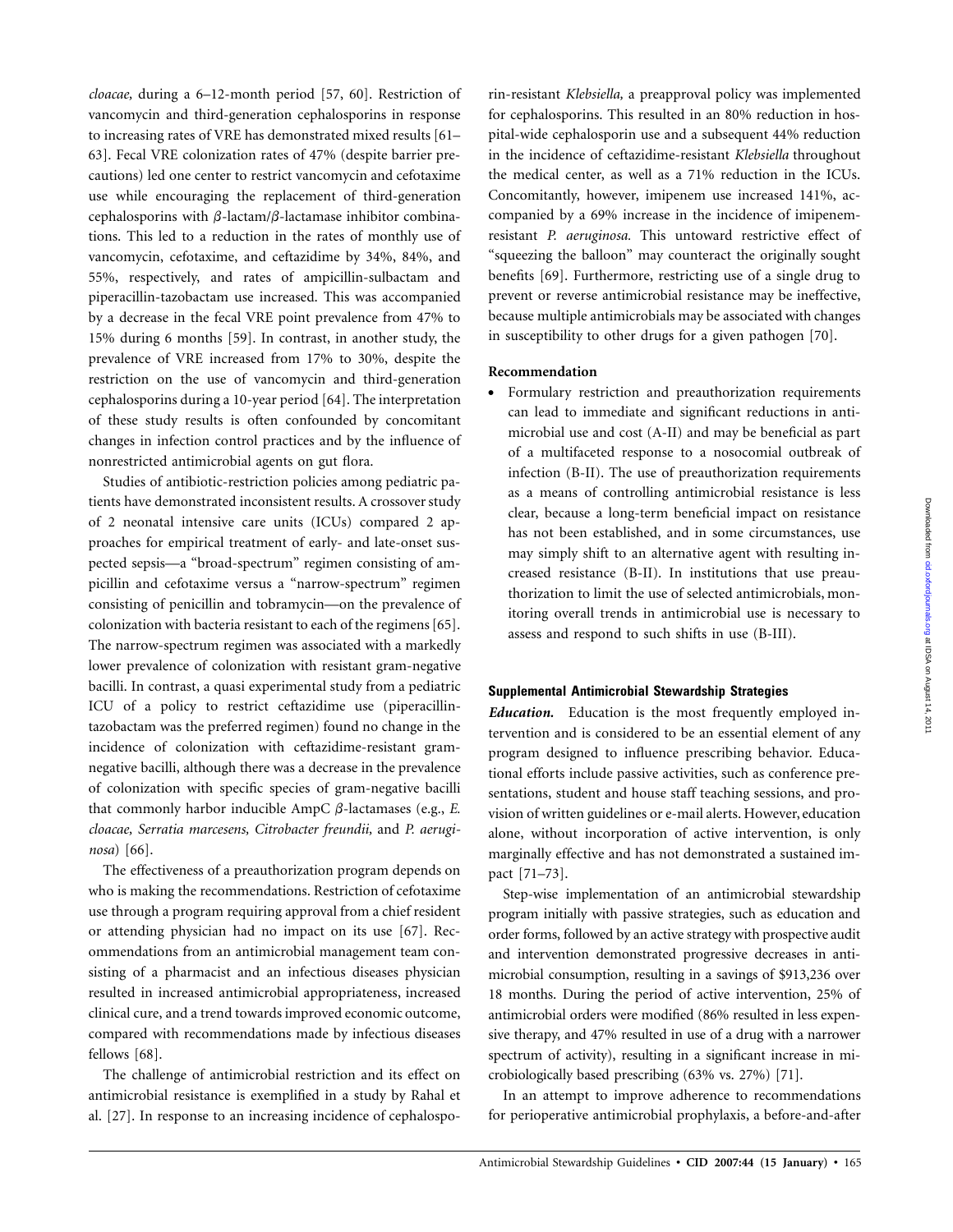study compared prescribing practices after distribution of an educational handbook with those after the introduction of an order form. The educational handbook led to a marginal improvement in compliance (from 11% to 18%), whereas introduction of the order form led to significantly improved compliance (from 17% to 78%) [73].

#### **Recommendation**

• Education is considered to be an essential element of any program designed to influence prescribing behavior and can provide a foundation of knowledge that will enhance and increase the acceptance of stewardship strategies (A-III). However, education alone, without incorporation of active intervention, is only marginally effective in changing antimicrobial prescribing practices and has not demonstrated a sustained impact (B-II).

*Guidelines and clinical pathways.* Clinical practice guidelines are being produced with increasing frequency, with the goal of ensuring high-quality care. However, the impact on provider behavior and improved clinical outcomes has been difficult to measure. Although physicians usually agree, in principle, with national guidelines, the absence of accompanying strategies for local implementation often presents a formidable barrier [74]. Antimicrobial stewardship programs can facilitate multidisciplinary development of evidence-based practice guidelines that incorporate local microbiology and resistance patterns.

Randomized implementation of a clinical pathway, compared with conventional management of community-acquired pneumonia, among 20 hospitals led to a 1.7-day decrease in the median length of hospital stay, an 18% decrease in the rate of admissions of low-risk patients, and 1.7 fewer mean days of intravenous therapy in the intervention group, without an increase in complications, readmissions, or mortality [75]. In another study, multidisciplinary development of practice guidelines based on evidence in the literature and local microbiology and resistance patterns and implementation in a surgical ICU led to a 77% reduction in antimicrobial use and cost, a 30% reduction in overall cost of care, decreased mortality among patients with infection, and a trend towards reduced length of ICU stay, compared with the preimplementation time period [76]. Importantly, both of these studies demonstrate that antimicrobial selection is only 1 component in improving the management of infectious diseases and cannot be done without recommendations for diagnosis and testing, admission criteria, nursing care, conversion to oral medication, and discharge planning. Whether the use of guidelines will lead to a longterm impact on antimicrobial resistance remains to be determined, but the following studies of hospital-acquired pneumonia (HAP) and ventilator-associated pneumonia (VAP)

suggest that improving antimicrobial use through the use of guidelines may decrease the emergence of resistant pathogens.

The increasing incidence of multidrug-resistant organisms in cases of HAP and VAP, the diagnostic challenge of these entities, and the mortality benefit associated with initial appropriate therapy [77] have led to an increased use of broadspectrum antimicrobials, which must be balanced against further selection of resistant pathogens. Invasive diagnosis of VAP with quantitative bronchoscopy for diagnosis and antimicrobial guidance led to reduced mortality at 14 days and a decrease in antimicrobial use [78]. Another strategy to address the inappropriate use of antimicrobials in the ICU setting used an algorithm incorporating the clinical pulmonary infection score to identify patients with a low likelihood of pneumonia. Patients randomized to the intervention group who continued to have a low clinical pulmonary infection score  $(\leq 6)$  had their antimicrobial therapy discontinued at day 3, and the control group received the standard 10–21 days of therapy. This led to a significant decrease in duration of therapy (3 vs. 9.8 days) and antimicrobial cost (\$400 per patient), with no difference in mortality. In addition, the development of antimicrobial resistance and/or superinfections was less common in the group receiving the short-course antimicrobial therapy (15% vs. 35%) [79]. A prospective before-and-after study of a clinical guideline for the management of VAP incorporated broad empirical therapy based on local microbiology with culture-driven de-escalation and a standard 7-day course of therapy. Implementation of the protocol led to increased initial administration of adequate antimicrobial therapy (94% vs. 48%), decreased duration of therapy (8.6 vs. 14.8 days), and decreased VAP recurrence (8% vs. 24%), without affecting patient mortality [80]. The efficacy of short-course therapy for VAP was subsequently confirmed in a randomized study of 8 versus 15 days of antimicrobial therapy in patients with VAP documented by quantitative culture of samples obtained by bronchoscopy. There was no difference in mortality or recurrent infection in patients who received the shorter course of therapy, but the short-course group did have more antimicrobial-free days (13.1 vs. 8.7) and a decreased rate of emergence of multidrug-resistant pathogens among those patients with recurrences of pulmonary infection (42% vs. 62%) [81]. These studies support the development and implementation of evidence-based guidelines for diagnosis and antimicrobial therapy for HAP and VAP.

A quasi experimental study in a pediatric hospital in Australia demonstrated similar results regarding the use of guidelines to improve therapy for common infections [82]. The investigators provided recommendations for the treatment of childhood infections on a laminated card that could be clipped to a hospital badge. When the 6-month period during implementation of the intervention (intervention period) was compared with the prior 6 months (baseline period), the intervention was asso-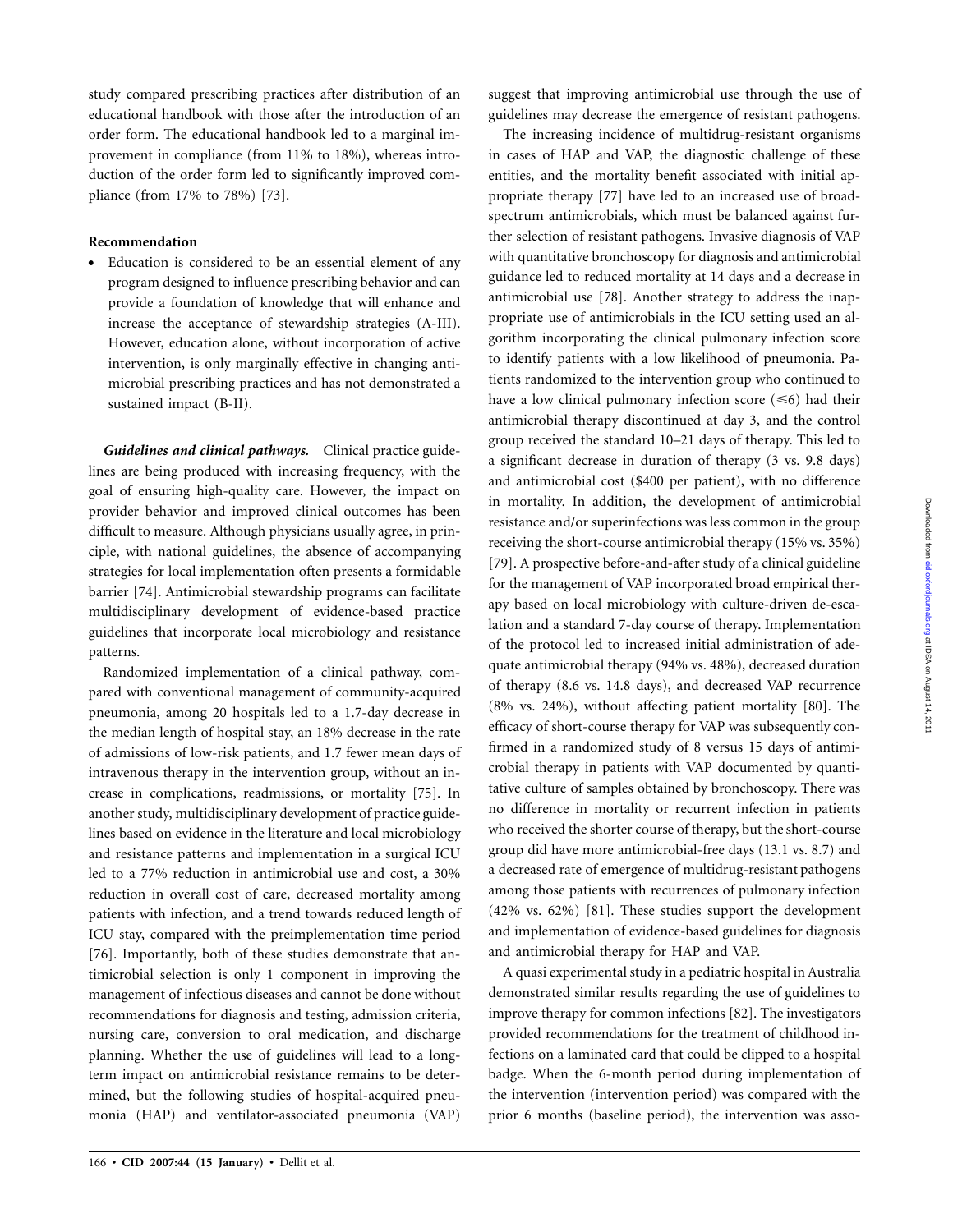ciated with substantial increases in the percentage of prescriptions with the correct choice and dose of antimicrobial agents for 2 of 3 indicator infections (pneumonia and orbital/periorbital cellulitis). The cost of third-generation cephalosporins was reduced by more than one-half in the intervention period.

# **Recommendation**

• Multidisciplinary development of evidence-based practice guidelines incorporating local microbiology and resistance patterns can improve antimicrobial utilization (A-I). Guideline implementation can be facilitated through provider education and feedback on antimicrobial use and patient outcomes (A-III).

*Antimicrobial cycling and scheduled antimicrobial switch.* "Antimicrobial cycling" refers to the scheduled removal and substitution of a specific antimicrobial or antimicrobial class to prevent or reverse the development of antimicrobial resistance within an institution or specific unit. In true cycling, there is a return to the original antimicrobial after a defined time, as opposed to a simple switch of antimicrobials [83–86]. In many respects, cycling is an attempt at controlled heterogeneity of antimicrobial use to minimize antimicrobial selection pressures. Studies of true antimicrobial cycling are limited and vary in terms of antimicrobial class selection, duration of cycling, therapeutic options offered during cycling periods, and cycling by time period versus by patient. Concerns about allergies, adverse drug events, and conflicts with national guidelines have led to 10%–50% of patients in cycling programs to receive "off-cycle" antimicrobials, resulting in poor implementation of the intended process change, with multiple antimicrobials being used at the same time by different patients [85].

Driven by both increasing resistance among Enterobacteriaceae and pricing changes, the largest cycling experience has been reported for changes in aminoglycoside use—particularly, substituting amikacin for gentamicin. Such a switch in aminoglycoside use has been associated with a significant reduction in gentamicin resistance [87–93]; however, rapid reintroduction of gentamicin was accompanied by a rapid return of gentamicin resistance [89, 92]. In one institution with 10 years of experience, this led to an additional cycle of amikacin followed by a more gradual return of gentamicin, without an associated increase in resistance once the original gentamicin resistance plasmids could no longer be detected [92]. This last example highlights the importance of understanding and monitoring mechanisms of resistance over the long term when developing protocols for antimicrobial cycling. Once antimicrobial resistance emerges, it will often persist even in the absence of direct antimicrobial selection pressure, potentially minimizing the impact of antimicrobial removal strategies [21].

A switch from the empirical use of ceftazidime to ciprofloxacin for suspected gram-negative bacterial infection in a

cardiothoracic ICU led to a decreased incidence of VAP due to multidrug-resistant, gram-negative bacteria (1% vs. 4%) [94]. Restriction of ceftazidime and ciprofloxacin in a medical ICU, combined with cycling of the preferred  $\beta$ -lactam agent at monthly intervals, led to a decreased incidence of VAP and improved susceptibilities for *P. aeruginosa.* Because these maneuvers, as well as de-escalation of therapy based on culture results, led to a 50% reduction in overall antimicrobial use, the benefit of cycling alone cannot be ascertained [95]. Quarterly rotation of empirical antimicrobial regimens in a surgical ICU for pneumonia and peritonitis/sepsis led to a decreased incidence of resistant bacterial infections and mortality due to infection [96]. However, significant patient population differences and the simultaneous changes in infection control, including institution of an antibiotic surveillance team and the introduction of alcohol gel dispensers, confounded interpretation of the results. In addition, only 62%–83% of patients received the "on-cycle" antimicrobial intended in the process change, resulting in antimicrobial mixing as opposed to time period–based cycling.

It should be noted that mathematical modeling suggests that true cycling is unlikely to reduce the evolution or spread of antimicrobial resistance. Rather, such modeling suggests that the simultaneous mixed use of different antimicrobial classes in a heterogeneous fashion may slow the spread of resistance [97, 98].

In an attempt to examine this hypothesis, a prospective crossover study compared the effects of monthly cycling of antipseudomonal agents (cefepime or ceftazidime, ciprofloxacin, imipenem or meropenem, or piperacillin-tazobactam) with the use of these agents in the same order by consecutive patients (i.e., mixing) [99]. During mixing, a significantly higher proportion of patients acquired a strain of *P. aeruginosa* that was resistant to cefepime (9% vs. 3%;  $P = .01$ ). As in previous cycling studies, however, adherence to the cycling regimen was problematic, with scheduled antimicrobials never accounting for more than 45% of all antipseudomonal antimicrobials. Additional clinical studies to examine optimal cycling parameters and the role of antimicrobial diversity are needed.

## **Recommendation**

• There are insufficient data to recommend the routine use of antimicrobial cycling as a means of preventing or reducing antimicrobial resistance over a prolonged period of time (C-II). Substituting one antimicrobial for another may transiently decrease selection pressure and reduce resistance to the restricted agent. Unless the resistance determinant has been eliminated from the bacterial population, however, reintroduction of the original antimicrobial is again likely to select for the expression of the resistance determinant in the exposed bacterial population.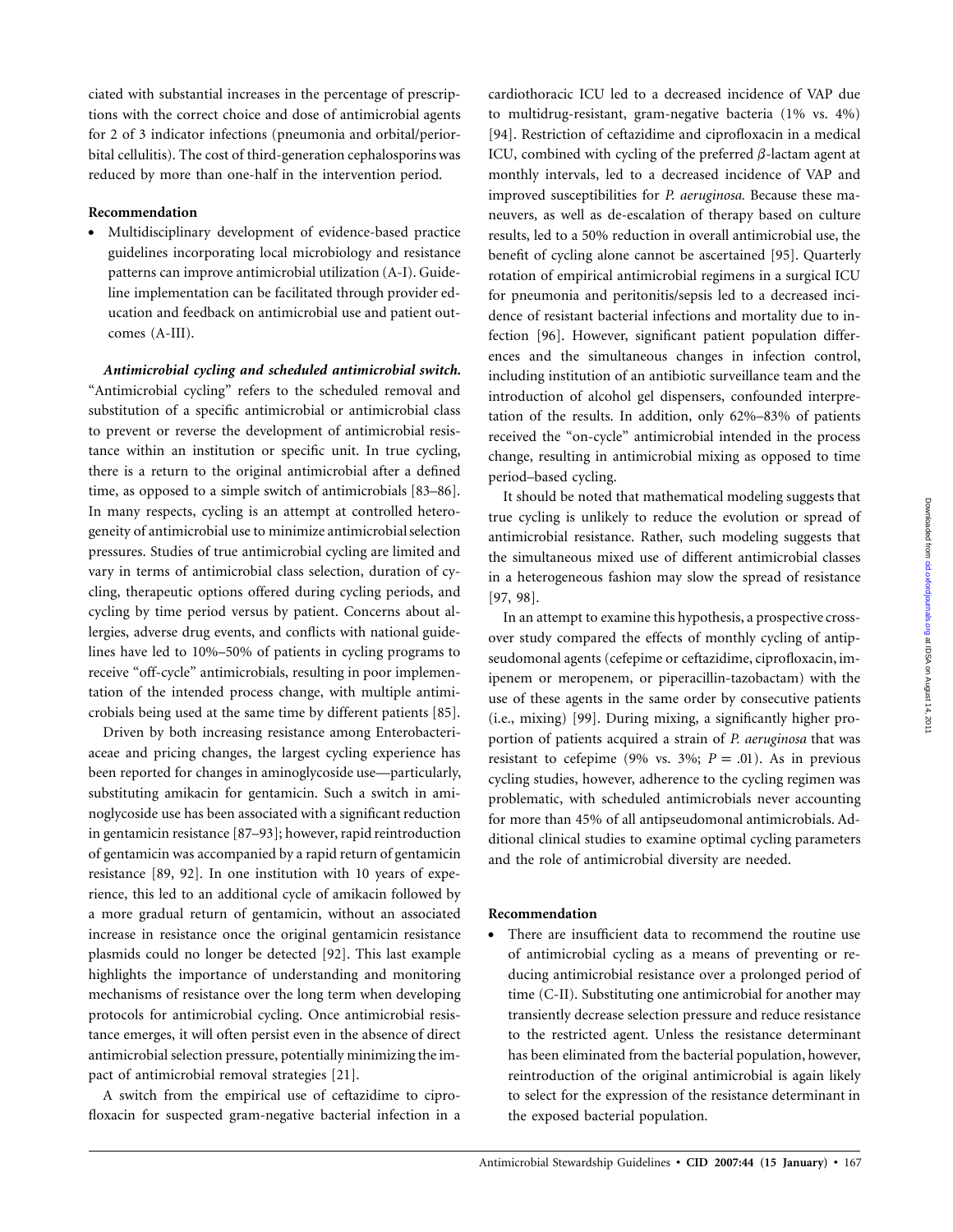*Antimicrobial order forms.* Antimicrobial order forms decrease antimicrobial consumption in longitudinal studies through the use of automatic stop orders and the requirement of physician justification [100, 101]. Prior to more recent studies further defining the optimal timing and duration of perioperative antimicrobial prophylaxis [102, 103], use of perioperative prophylactic order forms with automatic discontinuation at 2 days resulted in a decrease in the mean duration of antimicrobial prophylaxis (from 4.9 to 2.4 days) and a decrease in the percentage of patients receiving perioperative prophylaxis for  $>2$  days (from 85% to 44%) [100]. The rate of inappropriate initiation of antimicrobial prophylaxis postoperatively decreased from 30% to 11% with use of the order form. The use of an order form for all inpatient antimicrobial orders in an 800-bed hospital that required clinical indication, as well as a defined duration before order renewal, led to a 30% decrease in antibiotic courses and a 2% decrease in the hospital pharmacy budget for parenteral antibiotics over a 25-month period, during which time most hospitals were experiencing an increase in expenditures [101]. Use of an antibiotic order form for vancomycin did not improve appropriate use of vancomycin in a pediatric hospital [104]. Automatic stop orders should not replace clinical judgment, and renewal requirements must be clearly communicated to providers to avoid inappropriate treatment interruptions.

#### **Recommendation**

• Antimicrobial order forms can be an effective component of antimicrobial stewardship (B-II) and can facilitate implementation of practice guidelines.

*Combination therapy: prevention of resistance versus redundant antimicrobial coverage.* The rationale for combination antimicrobial therapy includes broad-spectrum empirical therapy for serious infections, improved clinical outcomes, and the prevention of resistance. Inadequate initial antimicrobial therapy was found to be an independent risk factor for mortality in nonurinary infections due to extended-spectrum b-lactamase–producing *Escherichia coli* and *Klebsiella* species [105]. Similarly, inadequate early antimicrobial coverage has been associated with increased mortality in patients with microbiologically confirmed severe sepsis (39% vs. 24%) [106] and critically ill ICU patients (42% vs. 18%) [55], leading to incorporation of empirical combination therapy for late-onset VAP in the recent IDSA–American Thoracic Society guidelines [107]. These studies highlight the need to assess risk factors for multidrug-resistant pathogens when selecting empirical antimicrobial therapy for critically ill patients.

However, in many situations, combination therapy is redundant and unnecessary. Evidence supporting the role of combination antimicrobial therapy for the prevention of resistance is limited to those situations in which there is a high organism

load combined with a high frequency of mutational resistance during therapy. Classic examples are tuberculosis or HIV infection. There is often debate about the role of combination therapy in serious infections due to gram-negative organisms, such as *Pseudomonas* species, but clear evidence supporting a clinical benefit or resistance benefit is lacking [108–118]. A meta-analysis of randomized, controlled trials comparing a  $\beta$ lactam plus an aminoglycoside as combination therapy with  $\beta$ lactam monotherapy for the treatment of hospitalized patients with serious infections found no difference in the emergence of antimicrobial resistance. In fact,  $\beta$ -lactam monotherapy was associated with fewer superinfections [119].

#### **Recommendation**

• There are insufficient data to recommend the routine use of combination therapy to prevent the emergence of resistance (C-II). Combination therapy does have a role in certain clinical contexts, including use for empirical therapy for critically ill patients at risk of infection with multidrugresistant pathogens, to increase the breadth of coverage and the likelihood of adequate initial therapy (A-II).

*Streamlining or de-escalation of therapy.* Good stewardship to optimize empirical initial antimicrobial therapy may conflict with good stewardship to promote judicious use, because continuing excessively broad therapy contributes to the selection of antimicrobial resistant pathogens [120]. This conflict can be resolved when culture results become available by streamlining or de-escalating antimicrobial therapy to more targeted therapy that decreases antimicrobial exposure and contains cost. De-escalation may also include discontinuation of empirical antimicrobial therapy based on clinical criteria and negative culture results as demonstrated in the management of suspected VAP [79, 107, 121]. Review by a pharmacist and an infectious diseases physician of 625 patients receiving combination antimicrobial therapy led to streamlining recommendations in 54% of antimicrobial courses over 7 months, resulting in a projected annual savings of \$107,637 [122].

In another study, a computer query to mine the hospital pharmacy database followed by targeted review by an infectious diseases clinical pharmacist facilitated the identification of potentially redundant antimicrobial combinations in 16% of patients receiving  $\geq 2$  antimicrobials. Even after accepting the debatable "double gram-negative coverage," 71% of the combinations were deemed to be inappropriate. Interestingly, half of the redundancy was due to physician prescribing error, whereas the other half was due to medication ordering and distribution system errors. The annualized potential savings from this intervention was estimated to be \$60,000, and ∼3500 redundant inpatient antibiotic–days were avoided [123].

#### **Recommendation**

• Streamlining or de-escalation of empirical antimicrobial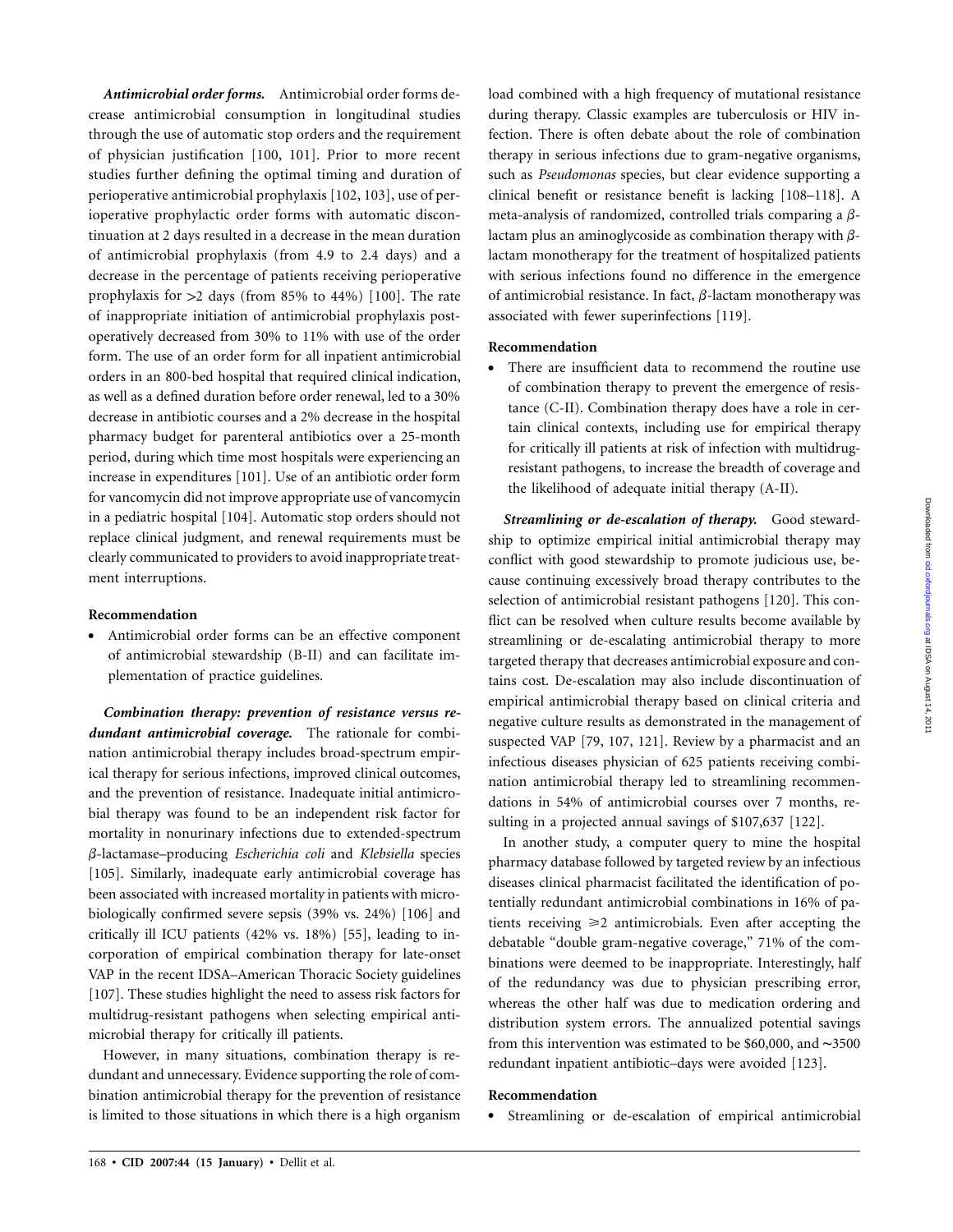therapy on the basis of culture results and elimination of redundant combination therapy can more effectively target the causative pathogen, resulting in decreased antimicrobial exposure and substantial cost savings (A-II).

*Dose optimization.* Optimization of antimicrobial dosing that accounts for individual patient characteristics (e.g., age, renal function, and weight), causative organism and site of infection (e.g., endocarditis, meningitis, and osteomyelitis), and pharmacokinetic and pharmacodynamic characteristics of the drug is an important part of antimicrobial stewardship. For instance, the bactericidal activity of  $\beta$ -lactams correlates with the percentage of time that the drug concentration remains greater than the MIC, whereas fluoroquinolones and aminoglycosides are concentration-dependent agents, with the ratio of the maximum concentration to the MIC or the ratio of the area under the curve to the MIC being important predictors of activity. Examples of these principles in practice include prolonged or continuous infusion of  $\beta$ -lactams [124], extended-interval dosing of aminoglycosides [125], and dosing of fluoroquinolones for *Streptococcus pneumoniae* in community-acquired pneumonia [126, 127] and for *Pseudomonas* in HAP and VAP [107]. The use of pharmacokinetic and pharmacodynamic principles is more likely to be in development of antimicrobial use guidelines than in individual patients' care.

## **Recommendation**

• Optimization of antimicrobial dosing based on individual patient characteristics, causative organism, site of infection, and pharmacokinetic and pharmacodynamic characteristics of the drug is an important part of antimicrobial stewardship (A-II).

*Conversion from parenteral to oral therapy.* Antimicrobial therapy for patients with serious infections requiring hospitalization is generally initiated with parenteral therapy. Enhanced oral bioavailability among certain antimicrobials—such as fluoroquinolones, oxazolidinones, metronidazole, clindamycin, trimethoprim-sulfamethoxazole, fluconazole, and voriconazole—allows conversion to oral therapy once a patient meets defined clinical criteria. This can result in reduced length of hospital stay, health care costs, and potential complications due to intravenous access.

Randomized studies evaluating early transition from parenteral to oral therapy in the management of adults with community-acquired pneumonia have demonstrated significant reductions in length of hospital stay and cost of care with no adverse effect on clinical outcomes [128–130]. A similar decrease in length of hospital stay, with a 52% reduction in total health care costs, was noted in the treatment of lower respiratory tract infections in children, compared with historical control subjects [131]. A pharmacist-initiated program utilizing predetermined clinical criteria for general conversion from parenteral to oral therapy decreased length of hospital stay by 1.53 days, with cost savings for drug acquisition and reduced length of hospital stay of \$15,149 and \$161,072, respectively, over 12 months [132].

A randomized study of oral linezolid versus intravenous vancomycin in patients with complicated skin and soft-tissue infections due to MRSA demonstrated a decreased mean length of hospital stay of 5 days for the linezolid group [133], and a switch from vancomycin to oral linezolid for early discharge from the hospital resulted in an annual savings of \$294,750 [134]. The use of new agents, such as linezolid, in this manner must be done judiciously and with the direct oversight of an antimicrobial-management program to balance concerns about the development of resistance and added antimicrobial acquisition costs.

A systematic plan for switching from parenteral to oral treatment may have an added benefit of aiding in early hospital discharge planning, if needed, to provide surge capacity during local or national problems (e.g., epidemic influenza).

#### **Recommendation**

• A systematic plan for parenteral to oral conversion of antimicrobials with excellent bioavailability, when the patient's condition allows, can decrease length of hospital stay and health care costs (A-I). Development of clinical criteria and guidelines allowing conversion to use of oral agents can facilitate implementation at the institutional level (A-III).

#### **Computer Surveillance and Decision Support**

Increased focus on medical errors and patient safety led to a series of reports by the Institute of Medicine's National Roundtable on Health Care Quality to emphasize the role of information technology in the delivery of health care [135–137]. The Leapfrog Group has identified computer physician order entry (CPOE) as 1 of the 3 most important "leaps" that organizations can take to substantially improve patient safety. CPOE has the potential to incorporate clinical decision support and to facilitate quality monitoring [138]. Progress to this end, however, remains slow, with only 13% of US hospitals converting to electronic medical records and 5% implementing CPOE as of 2002 [139, 140].

The most well-described computer surveillance and decisionsupport system related to antimicrobial prescribing linked to electronic medical records is from LDS Hospital in Salt Lake City, Utah [141]. This program presents epidemiologic information with detailed recommendations and warnings regarding antimicrobial regimens and courses of therapy. Even if a physician overrides the recommendation for the antimicrobial and selects his or her own treatment plan, the computer still automatically reviews the patient's allergies and potential drugdrug interactions, recommending a dosage and interval based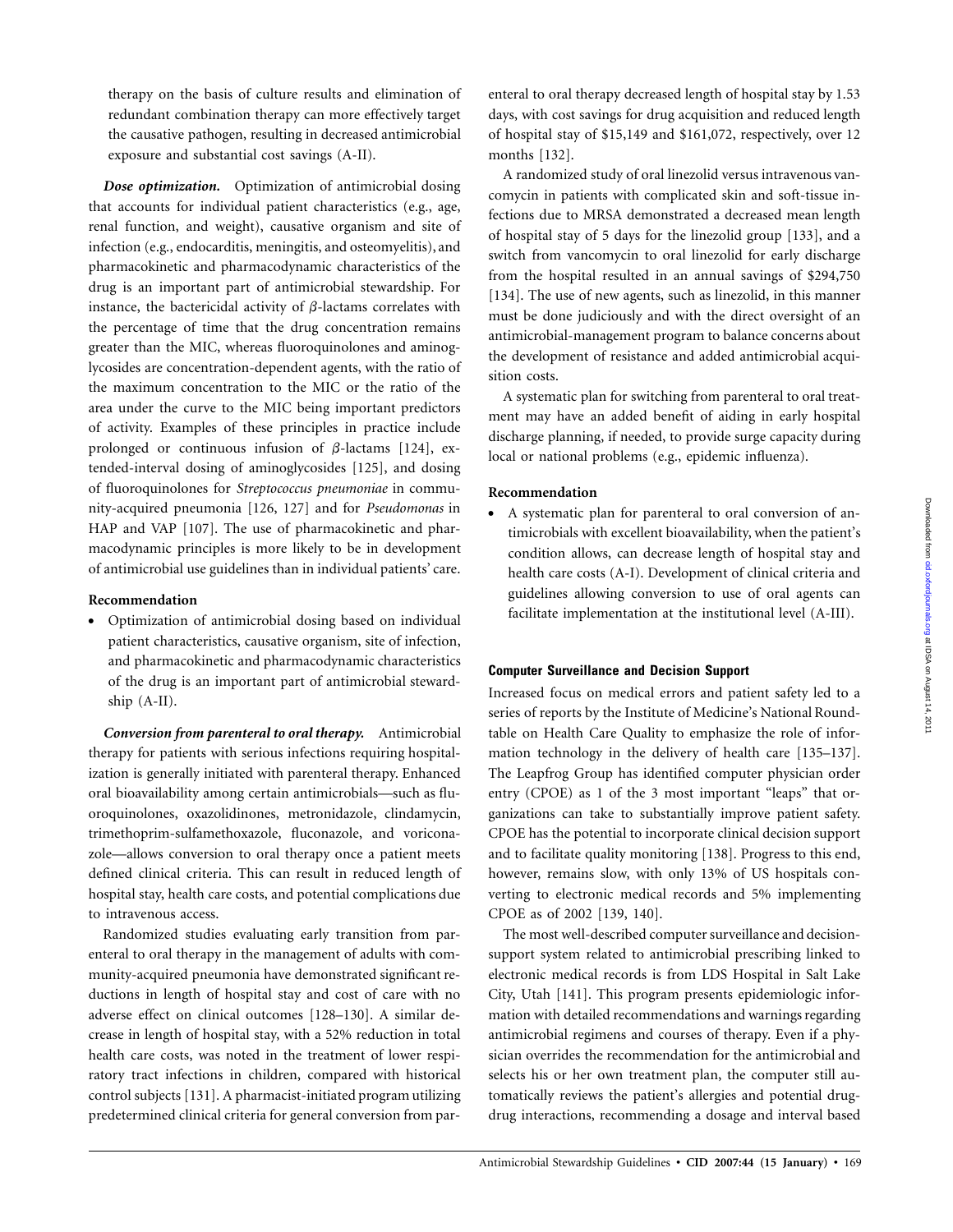on the patient's renal and hepatic function. A prospective study of the use of this program in an ICU demonstrated significant reductions in orders for drugs to which the patients had reported allergies, excess drug dosages based on renal function, adverse drug events, antimicrobial-susceptibility mismatches, antimicrobial costs, and length of hospital stay [142]. Implementation of a computer-assisted antibiotic-dose monitor throughout the same hospital over a 12-month period identified 1974 (44%) of 4483 patients receiving excessive antimicrobial dosages (based on renal function), leading to more-appropriate dosing and fewer adverse drug events [143]. Incorporation of practice guidelines into the system increased the percentage of surgical patients who received their preoperative prophylactic antimicrobials within 2 h of incision from 40% to 99.1% [144, 145].

In addition to improving antimicrobial use and care of the individual patient, their system has facilitated the electronic surveillance of hospital-acquired infections and adverse drug events. Computer surveillance identified 90% of confirmed nosocomial infections, compared with 76% of such infections identified by manual surveillance, allowing infection control practitioners to reduce the time required for such activities by 65% [146]. Automated surveillance of 36,653 patients over 18 months using defined triggers identified 731 adverse drug events, whereas only 9 were reported through traditional voluntary incident reports [147].

This computer decision-support system was adapted for use in pediatric patients by Mullett et al. [148], and its effect was evaluated in a quasi experimental study. Dosing guidelines were adjusted for pediatric and neonatal populations, to ensure that treatment recommendations were appropriate for infections common in the pediatric population (e.g., bacterial meningitis), local antimicrobial resistance patterns (e.g., the prevalence of *S. pneumoniae* with reduced susceptibility to penicillin), special populations (e.g., children with cystic fibrosis), and children with renal insufficiency. Comparing a 6-month period after implementation (intervention period) with the prior 6 months (baseline period), the decision-support system was associated with a 59% decrease in the rate of pharmacy interventions for erroneous drug doses and 36% and 28% decreases in the rates of subtherapeutic and excessive antimicrobial dosing days, respectively. There was a 9% decrease in the cost of antimicrobial agents during the intervention period. The frequency of adverse drug events and antimicrobial-bacterial susceptibility mismatches were not significantly different during the intervention period—a finding likely attributable to the low frequency of these events in the baseline period. Clinicians using the system reported that they felt that the program improved their selection of antimicrobial agents, increased their awareness of impairments in renal function that affected drug dosing, and reduced the likelihood of adverse drug events. The lead

investigator has subsequently developed a separate decisionsupport system for treatment of bloodstream infection in hospitalized children, although the system has not yet been evaluated prospectively [149].

A randomized study incorporating guidelines for vancomycin use into a hospital's CPOE at the time of initial ordering and after 72 h of therapy led to 32% fewer vancomycin orders and a 36% reduction in the duration of vancomycin therapy. This resulted in a projected savings of \$90,000 [150]. Simply adding antimicrobial cost information to antimicrobial susceptibility data resulted in decreased average monthly antimicrobial expenditures by \$7636 (17%) in another hospital [151].

Despite these initial promising studies, matching the linear technology of CPOE with complex clinical management that can be subjective, interpretive, and reactive has been a challenge at other institutions [152]. Implementation of CPOE at a 750 bed teaching hospital to reduce medical errors was actually found to frequently facilitate medication errors [140]. Errors included inappropriate dose selection, double-dosing caused by separate order and discontinuation functions, and gaps in antimicrobial therapy resulting from automatic discontinuation orders. In large part, these errors reflected the difficulty of implementation rather than the concept of CPOE.

The Veterans Administration health care system has been a leader in the use of an electronic medical records and CPOE. Despite being a model for implementing CPOE, one Veterans Administration hospital found a continuing high rate of adverse drug events in the absence of decision support for drug selection, dosing, and monitoring [153]. Twenty-six percent of hospital admissions were associated with at least 1 adverse drug event, with medication errors contributing to 27% of these adverse events.

The lofty goal of merging the electronic records with CPOE and clinical decision support to optimize antimicrobial use is currently not attainable for most institutions on the basis of current technology. Depending on available resources, however, automated targeting of interventions to facilitate antimicrobial stewardship can be obtained through varying levels of complexity. Such targeting may include using pharmacy records to identify patients who are receiving broad-spectrum or expensive antimicrobials, use of simple computer programs that merge hospital pharmacy and microbiology databases, and use of more-complex, commercially available software to identify antimicrobial interventions.

#### **Recommendations**

• Health care information technology in the form of electronic medical records (A-III), CPOE (B-II), and clinical decision support (B-II) can improve antimicrobial decisions through the incorporation of data on patient-specific microbiology cultures and susceptibilities, hepatic and renal function, drug-drug interactions, allergies, and cost. However, im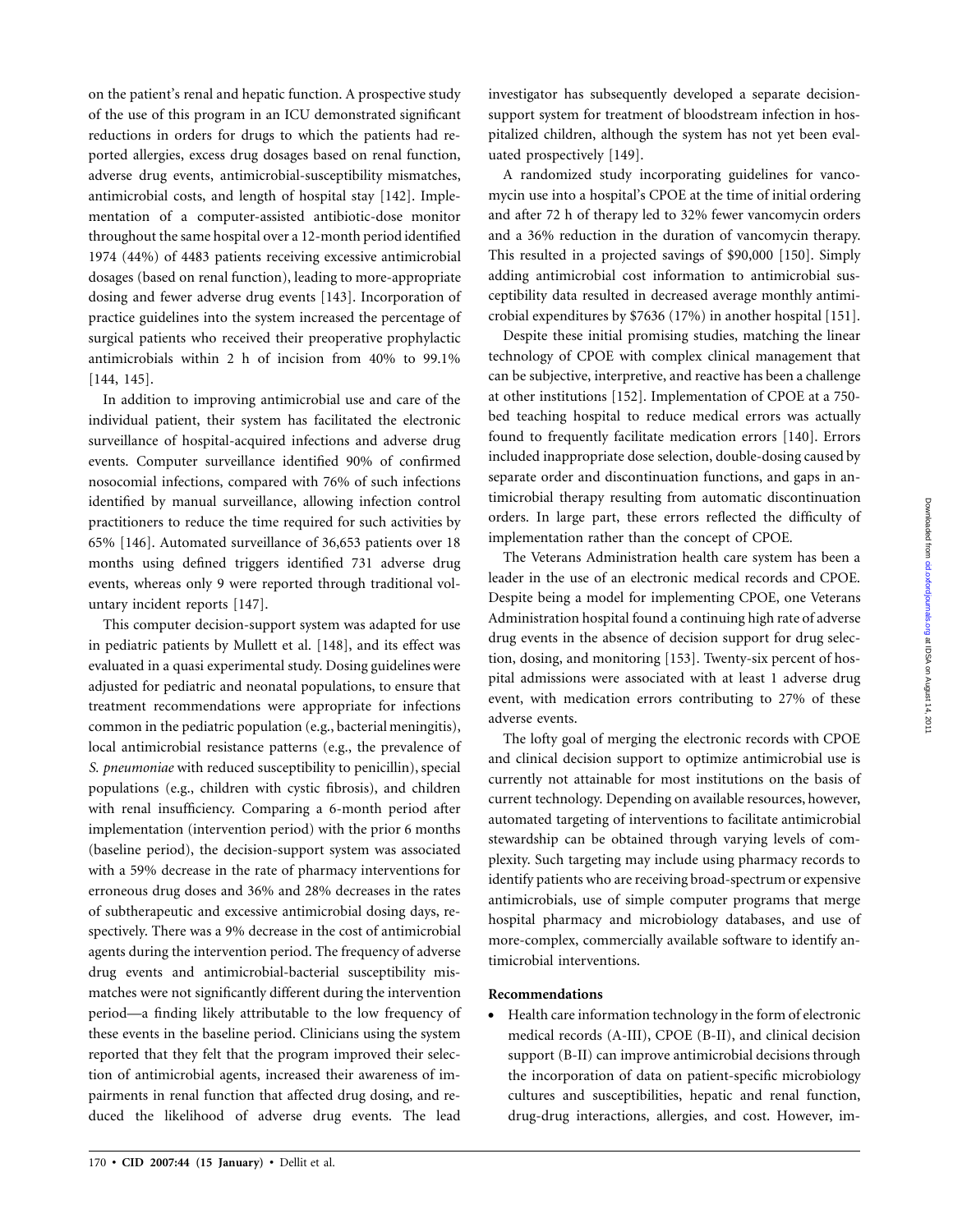plementation of these features has been slow, and conformation of the technology to the clinical environment remains a challenge.

• Computer-based surveillance can facilitate good stewardship by more efficient targeting of antimicrobial interventions, tracking of antimicrobial resistance patterns, and identification of nosocomial infections and adverse drug events (B-II).

#### **Microbiology Laboratory**

The clinical microbiology laboratory plays a critical role in the timely identification of microbial pathogens and the performance of susceptibility testing [154, 155]. Susceptibility testing and reporting should be based on the guidelines developed by the Clinical and Laboratory Standards Institute (CLSI; formerly the NCCLS) [156]. Prioritization of tested antimicrobials and selective reporting of susceptibility profiles (e.g., not routinely reporting susceptibility of *S. aureus* to rifampin to prevent inadvertent monotherapy with rifampin) can aid in the prudent use of antimicrobials and direct appropriate therapy based on local guidelines. The advance of molecular diagnostics allows the identification of difficult-to-culture pathogens, potentially avoiding the need for extended courses of broad-spectrum empirical therapy.

In addition to routine susceptibility testing, the clinical microbiology laboratory should be actively involved in resistance surveillance. Local antibiograms with pathogen-specific susceptibility data should be updated at least annually, to optimize expert-based recommendations for empirical therapy [157]. Computerized surveillance can facilitate more-frequent monitoring of antimicrobial resistance trends, as well as provide ICU- or ward-specific data and inpatient versus outpatient data, recognizing that different parts of a health care institution can have very different patterns of antimicrobial use and resistance [157]. Besides qualitative determination of antimicrobial resistance or susceptibility, periodic review of MICs or zone diameters in disk-diffusion techniques can detect early trends of emerging resistance, even within the "susceptibility" cut-offs. Kirby-Bauer disk-diffusion methods can also be used to perform the D test for inducible clindamycin resistance for *S. aureus* [158], as well as provide quick screenings for extendedspectrum  $\beta$ -lactamase– and AmpC  $\beta$ -lactamase–containing organisms. Finally, the laboratory is an important partner with infection control in the identification and molecular epidemiologic investigation of local outbreaks of infection. The development of rapid resistance testing will facilitate the surveillance of organisms such as MRSA and VRE, allowing the more rapid implementation of infection control measures to prevent secondary spread [159, 160]. Clonal characterization of resistant strains through molecular typing can help focus appropriate interventions, leading to a reduction in nosocomial infections with associated cost savings [161]. If antimicrobial resistance is due to a clonal outbreak, antimicrobial interventions may be of limited value, compared with infection control interventions. If resistant strains are diverse, antimicrobial interventions may be required.

#### **Recommendation**

• The clinical microbiology laboratory plays a critical role in antimicrobial stewardship by providing patient-specific culture and susceptibility data to optimize individual antimicrobial management and by assisting infection control efforts in the surveillance of resistant organisms and in the molecular epidemiologic investigation of outbreaks (A-III).

#### **Monitoring of Process and Outcome Measurements**

In conjunction with developing local strategies for improving antimicrobial stewardship, programs must establish process and outcome measures to determine the impact of antimicrobial stewardship on antimicrobial use and resistance patterns. Furthermore, health care systems must invest in data systems to allow the evaluation of antimicrobial stewardship as a routine measure of quality improvement [162]. With antimicrobial stewardship, the "process goal" is often to change use of a specific antimicrobial or class of antimicrobials. The related "process measure" for this goal would determine the degree to which the intervention to change the use of an antimicrobial or class of antimicrobials has been successfully implemented, compared with baseline levels. The desired "outcome goal" of these process changes is to reduce or prevent resistance or other unintended consequences of antimicrobial use. "Outcome measurements" define the degree to which these outcomes are achieved, such as reduced antimicrobial resistance, adverse drug events, and cost, as well as unintended consequences, such as rates of *C. difficile* infection and the use of nontargeted antimicrobials as a result of the process change.

Antimicrobial use data based on pharmacy expenditure or dispensing reports often do not account for drug wastage, unused doses returned to pharmacy, or fluctuations in institutional price structures and discounts [163]. Drug use data can be standardized using the defined daily dose, calculated as the total number of grams of an antimicrobial agent used divided by the number of grams in an average adult daily dose of the agent [164]. The World Health Organization publishes defined daily dose values for nearly all antimicrobials (http:// www.whocc.no/atcddd/). The use of defined daily doses is recommended so that hospitals may compare their antimicrobial use with that of other similar hospitals, recognizing the challenges of interhospital comparisons and the potential need for "risk adjustment." However, in populations with renal compromise (e.g., the elderly population) and for drugs that require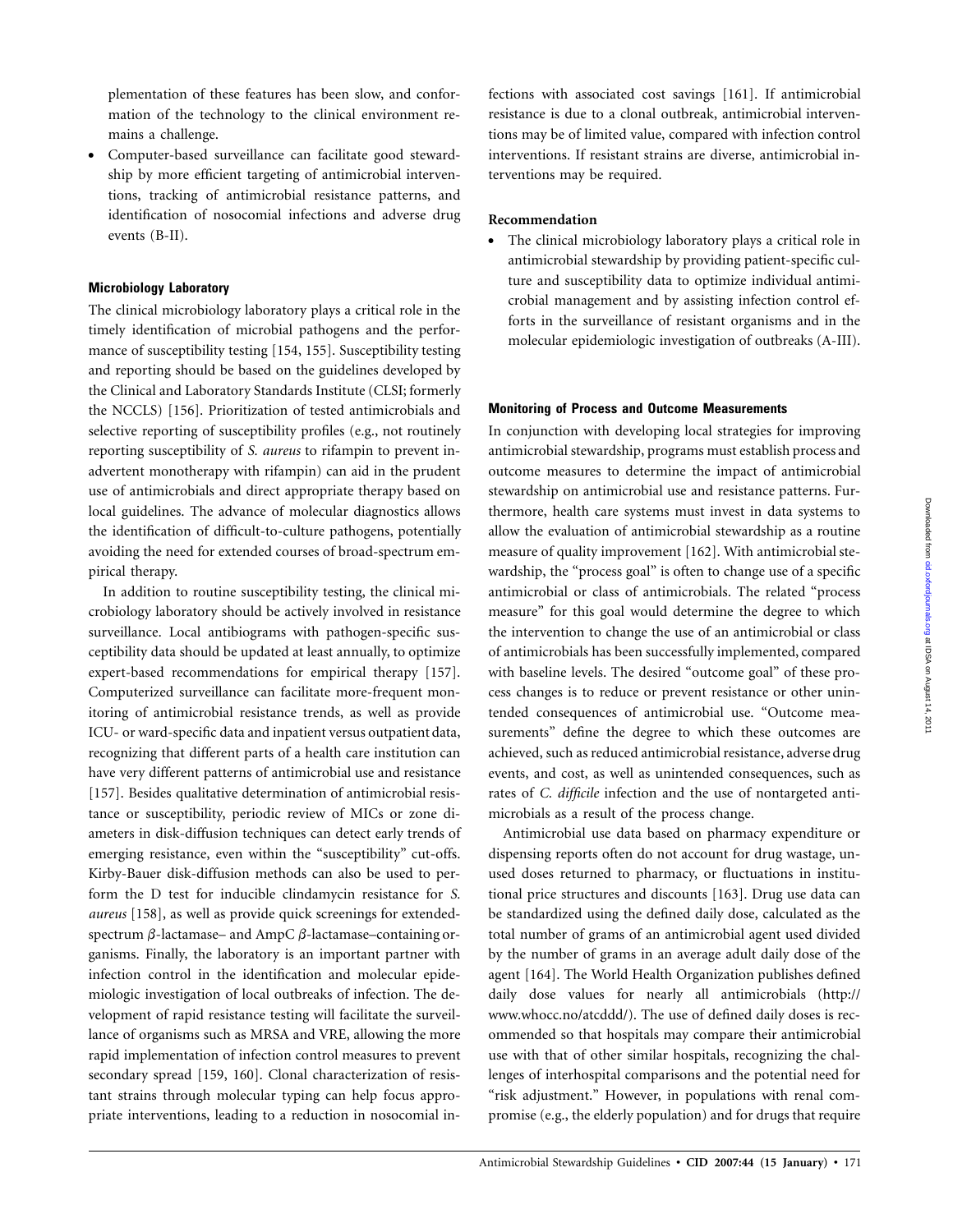renal dose adjustment, the defined daily dose may be less accurate than measures of antimicrobial-days of therapy [165].

# **Recommendation**

• Both process measures (did the intervention result in the desired change in antimicrobial use?) and outcome measures (did the process implemented reduce or prevent resistance or other unintended consequences of antimicrobial use?) are useful in determining the impact of antimicrobial stewardship on antimicrobial use and resistance patterns (B-III).

# **Comprehensive Multidisciplinary Antimicrobial Management Programs**

Through the previous review of individual interventions directed at improving antimicrobial use, it is clear that effective antimicrobial stewardship requires a multidisciplinary team approach that incorporates many of these elements simultaneously. The core members of a comprehensive antimicrobial management program include an infectious diseases physician and a clinical pharmacist with infectious diseases training, with the inclusion of infection control professionals, the hospital epidemiologist, a clinical microbiologist, and an information system specialist, when possible [166–174]. The latter is critical for linking the patient's medical record to the pharmacy and microbiology databases, to identify interventions and to perform surveillance activities. Program personnel should be included as active members on the hospital infection control and pharmacy and therapeutics committees or their equivalents.

Central to an effective program is a proactive strategy incorporating prospective audit with direct intervention and feedback to the provider and/or preauthorization requirements for antimicrobial use. On the basis of an understanding of local antimicrobial use and resistance problems and of available resources that may differ depending on the size of the institution, the core active strategies may be supplemented by education, guidelines and clinical pathways, antimicrobial order forms, adequate empirical therapy followed by de-escalation based on culture results, dose optimization, and a systematic plan for conversion from parenteral to oral therapy. Consensus building with the support of administration and local providers is essential, with the focus on collaborating in the safety and care of their patients rather than a policing role. Although reports describing the clinical and economic impacts of multidisciplinary antimicrobial management programs are limited to single-center longitudinal studies, they consistently demonstrate a decrease in antimicrobial use (22%–36%) and annual savings of \$200,000–\$900,000, which more than pays for the program in both larger academic hospitals [2, 3, 5, 7, 8, 69] and smaller community hospitals [4, 6]. Quantifying a long-term impact on antimicrobial resistance has been more challenging, and further studies are needed to determine the optimal processes by which the goals of improved clinical outcomes and containment of antimicrobial resistance can be achieved. However, given the strong association between antimicrobial use and antimicrobial resistance (table 2), improving antimicrobial stewardship is an important first step.

# **RESEARCH PRIORITIES AND FUTURE DIRECTIONS**

Because of the limited number of randomized clinical studies addressing antimicrobial stewardship strategies, many of the recommendations in this guideline are based on level III evidence. Further research and evaluation through appropriately conducted clinical trials are necessary to determine the best strategies for the prevention and containment of antimicrobial resistance. Recommended topics for investigation are as follows:

1. Antimicrobial cycling at the patient, unit, and institutional level to determine whether cycling is effective and, if so, the optimal antimicrobials to be cycled, the optimal duration of the cycles, and the preferred order in which agents should be cycled.

2. Clinical validation of mathematical models suggesting that heterogeneous antimicrobial use slows the spread of resistance.

3. The long-term impact of formulary restriction and preauthorization requirements on antimicrobial use and resistance.

4. Evaluation of "bundled" approaches that incorporate many or all of the most effective strategies.

5. Examination of the effectiveness of these strategies in more detail in subpopulations of hospitalized patients, including neonates, infants, and children; elderly patients; and severely immunocompromised patients.

6. The ability of antimicrobials to cause "collateral damage" or unintended ecological resistance, to focus interventions.

7. The incremental role of antimicrobial stewardship combined with infection control practices, such as hand hygiene and isolation, designed to prevent secondary spread of resistant organisms.

8. Understanding the resistance gene pool through molecular epidemiology, to determine the relative impact of antimicrobial stewardship and infection control practices on specific resistant bacteria, to tailor an approach to local resistance issues.

9. Development and validation of automated surveillance strategies for nosocomial infections and real-time monitoring of resistance trends.

10. Development of decision-support systems incorporating antimicrobial stewardship into CPOE.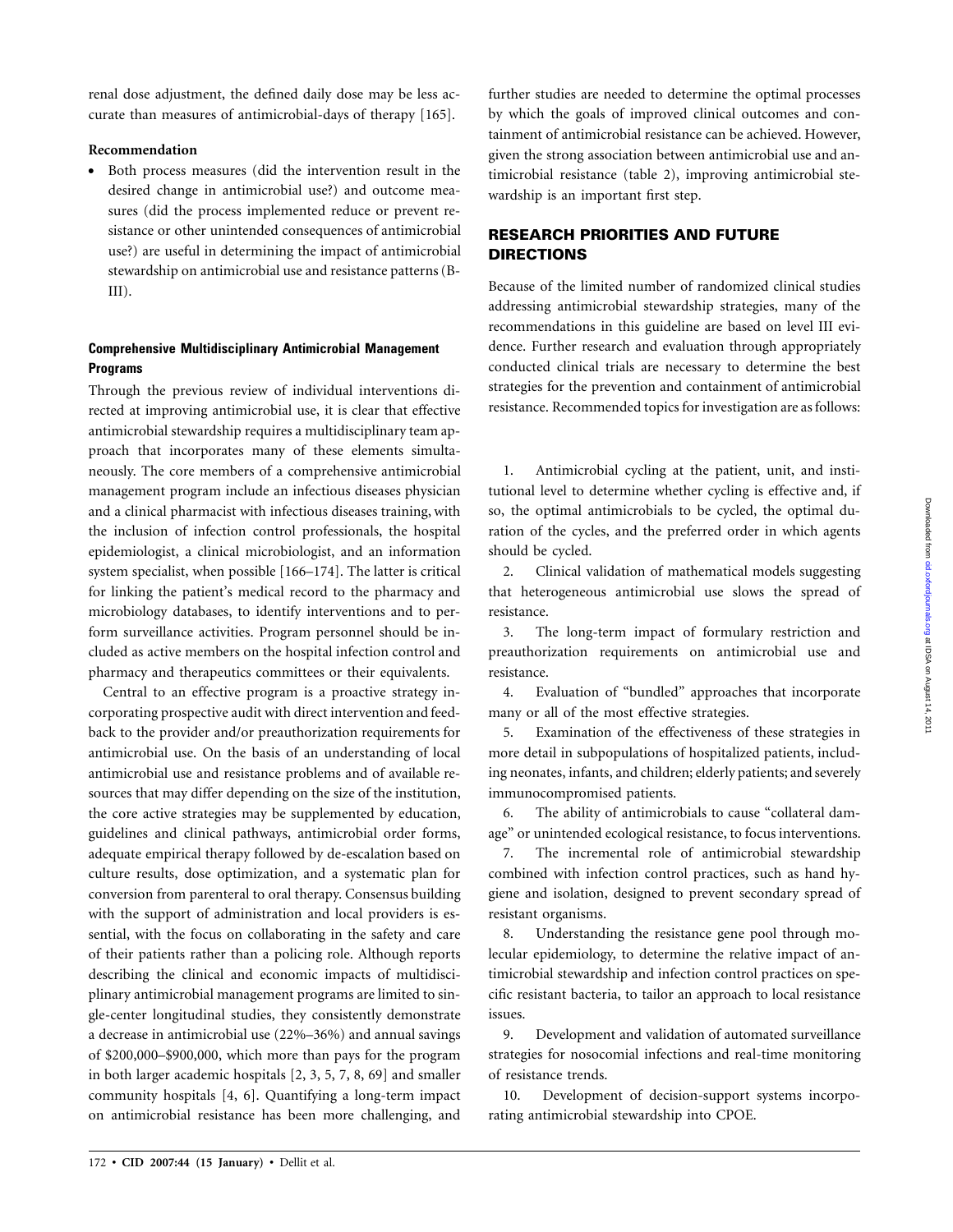11. Development and cost-effectiveness of more rapid and sensitive diagnostic tests, to identify patients with bacterial versus viral infections and to identify resistant bacterial organisms earlier.

12. Strategies to stimulate research and development of novel antimicrobials as outlined in the IDSA "Bad Bugs, No Drugs" campaign.

13. Education and training of infectious diseases fellows and pharmacists in the area of antimicrobial stewardship, including program implementation and management.

14. The influence of pharmaceutical industry and representatives on antimicrobial prescribing within the health care setting and effective strategies to counteract inappropriate detailing.

#### **Acknowledgments**

We wish to express our gratitude to Ronald E. Polk, Christopher A. Ohl, and Joseph F. John, Jr., for their thoughtful reviews of this guideline.

*Potential conflicts of interest.* J.E.M. has received research support for Project ICARE from AstraZeneca, bioMérieux, Elan, Pfizer, and 3M Health Care and has served as a consultant for Cubist, Dade Microscan, Merck, Replidyne, and Wyeth. D.N.G. has patents licensed to ViroPharma; has received research grants from Genzyme, Massachusetts Biological Laboratories, and ViroPharma; and has served as consultant for AstraZeneca, Genzyme, Optimer, Romark, GOJO, Salix, and ViroPharma. W.C.H. has received research support from Elan and Merck and has served as consultant to Roche Diagnostics. D.L.P. has received research grants from AstraZeneca, Elan, Merck, and Pfizer and has served as a consultant or on speakers' bureaus for Merck, Cubist, Pfizer, Elan, and Genzyme. M.B. has served on speakers' bureaus for Merck and Pfizer. All other authors: no conflicts.

#### **References**

- 1. Kish, MA. Guide to development of practice guidelines. Clin Infect Dis **2001**; 32:851–4.
- 2. Schentag JJ, Ballow CH, Fritz AL, et al. Changes in antimicrobial agent usage resulting from interactions among clinical pharmacy, the infectious disease division, and the microbiology laboratory. Diagn Microbiol Infect Dis **1993**; 16:255–64.
- 3. Carling P, Fung T, Killion A, Terrin N, Barza M. Favorable impact of a multidisciplinary antibiotic management program conducted during 7 years. Infect Control Hosp Epidemiol **2003**; 24:699–706.
- 4. LaRocco A Jr. Concurrent antibiotic review programs—a role for infectious diseases specialists at small community hospitals. Clin Infect Dis **2003**; 37:742–3.
- 5. Ansari F, Gray K, Nathwani D, et al. Outcomes of an intervention to improve hospital antibiotic prescribing: interrupted time series with segmented regression analysis. J Antimicrob Chemother **2003**; 52: 842–8.
- 6. Ruttimann S, Keck B, Harmeier C, Maetzel A, Bucher HC. Longterm antibiotic cost savings from a comprehensive intervention program in a medical department of a university-affiliated teaching hospital. Clin Infect Dis **2004**; 38:348–56.
- 7. Lutters M, Harbarth S, Janssens J-P, et al. Effect of a comprehensive, multidisciplinary, educational program on the use of antibiotics in a geriatric university hospital. J Am Geriatr Soc **2004**; 52:112–6.
- 8. Scheckler WE, Bennett JV. Antibiotic usage in seven community hospitals. JAMA **1970**; 213:264–7.
- 9. Marr JJ, Moffet HL, Kunin CM. Guidelines for improving the use of

antimicrobial agents in hospitals: a statement by the Infectious Diseases Society of America. J Infect Dis **1988**; 157:869–76.

- 10. Shlaes DM, Gerding DN, John JF, et al. Society for Healthcare Epidemiology of America and Infectious Diseases Society of America joint committee on the prevention of antimicrobial resistance: guidelines for the prevention of antimicrobial resistance in hospitals. Clin Infect Dis **1997**; 25:584–99.
- 11. Lawton RM, Fridkin SK, Gaynes RP, McGowan JE. Practices to improve antimicrobial use at 47 US hospitals: the status of the 1997 SHEA/IDSA position paper recommendations. Infect Control Hosp Epidemiol **2000**; 21:256–9.
- 12. Girouard S, Levine G, Goodrich K, et al. Infection control programs at children's hospitals: a description of structures and processes. Am J Infect Control **2001**; 29:145–51.
- 13. Sunenshine RH, Liedtke LA, Jernigan DB, Strausbaugh LJ. Role of infectious disease consultants in management of antimicrobial use in hospitals. Clin Infect Dis **2004**; 38:934–8.
- 14. Burke JP. Infection control: a problem for patient safety. N Engl J Med **2003**; 348:651–6.
- 15. John JF, Fishman NO. Programmatic role of the infectious diseases physician in controlling antimicrobial costs in the hospital. Clin Infect Dis **1997**; 24:471–85.
- 16. Reimann HA. The misuse of antimicrobics. Med Clin North Am **1961**; 45:849–56.
- 17. Kislak JW, Eickhoff TC, Finland M. Hospital-acquired infections and antibiotic usage in the Boston City Hospital—January, 1964. N Engl J Med **1964**; 271:834–5.
- 18. Roberts AW, Visconti JA. The rational and irrational use of systemic antimicrobial drugs. Am J Hosp Pharm **1972**; 29:828–34.
- 19. McGowan JE. Antimicrobial resistance in hospital organisms and its relation to antibiotic use. Rev Infect Dis **1983**; 5:1033–48.
- 20. Monroe S, Polk R. Antimicrobial use and bacterial resistance. Curr Opin Microbiol **2000**; 3:496–501.
- 21. Barbosa TM, Levy SB. The impact of antibiotic use on resistance development and persistence. Drug Resistance Updates **2000**; 3: 303–11.
- 22. Paterson DL. "Collateral damage" from cephalosporin or quinolone antibiotic therapy. Clin Infect Dis **2004**; 38(Suppl 4):S341–5.
- 23. Courcol RJ, Pinkas M, Martin GR. A seven year survey of antibiotic susceptibility and its relationship with usage. J Antimicrob Chemother **1989**; 23:441–51.
- 24. Chow JW, Fine MJ, Shlaes DM, et al. *Enterobacter* bacteremia: clinical features and emergence of antibiotic resistance during therapy. Ann Intern Med **1991**; 115:585–90.
- 25. Conus P, Francioli P. Relationship between ceftriaxone use and resistance of *Enterobacter* species. J Clin Pharm Ther **1992**; 17:303–5.
- 26. Seppala H, Klaukka T, Vuopio-Varkila J, et al. The effect of changes in the consumption of macrolide antibiotics on erythromycin resistance in group A streptococci in Finland. N Engl J Med **1997**; 337: 441–6.
- 27. Rahal JJ, Urban C, Horn D, et al. Class restriction of cephalosporin use to control total cephalosporin resistance in nosocomial *Klebsiella*. JAMA **1998**; 280:1233–7.
- 28. Neuhauser MM, Weinstein RA, Rydman R, Danziger LH, Karam G, Quinn JP. Antibiotic resistance among gram-negative bacilli in US intensive care units. JAMA **2003**; 289:885–8.
- 29. Muller AA, Mauny F, Bertin M, et al. Relationship between spread of methicillin-resistant *Staphylococcus aureus* and antimicrobial use in a French university hospital. Clin Infect Dis **2003**; 36:971–8.
- 30. Polk RE, Johnson CK, McClish D, Wenzel RP, Edmond MB. Predicting hospital rates of fluoroquinolone-resistant *Pseudomonas aeruginosa* from fluoroquinolone use in US hospitals and their surrounding communities. Clin Infect Dis **2004**; 39:497–503.
- 31. Paterson DL, Wen-Chien K, Von Gottberg A, et al. International prospective study of *Klebsiella pneumoniae* bacteremia: implications of extended-spectrum beta-lactamase production in nosocomial infections. Ann Intern Med **2004**; 140:26–32.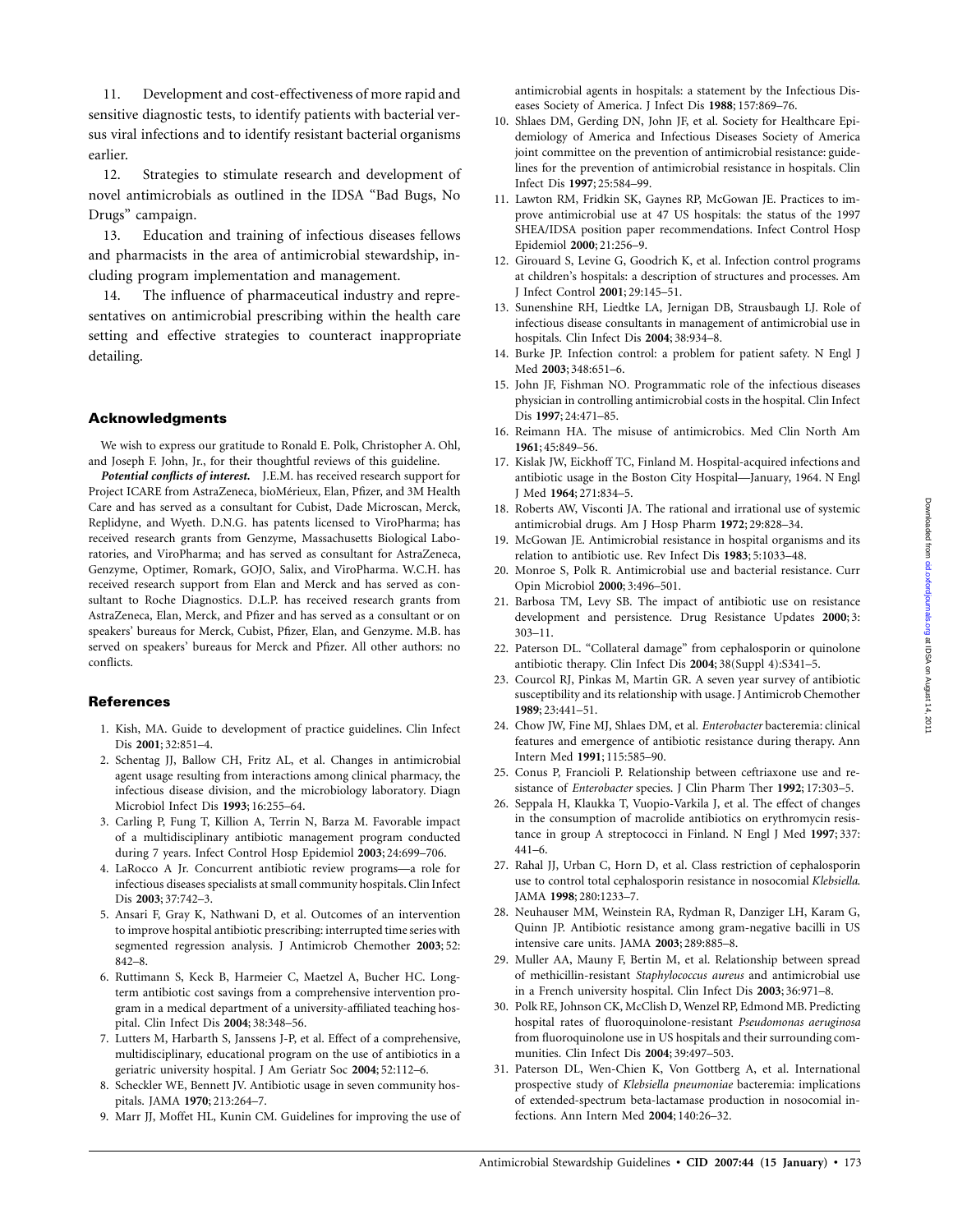- 33. Cosgrove SE, Carmeli Y. The impact of antimicrobial resistance on health and economic outcomes. Clin Infect Dis **2003**; 36:1433–7.
- 34. Cosgrove SE, Sakoulas F, Perencevich EN, Schwaber MJ, Karchmer AW, Carmeli Y. Comparison of mortality associated with methicillinresistant and methicillin-susceptible *Staphylococcus aureus* bacteremia: a meta-analysis. Clin Infect Dis **2003**; 36:53–9.
- 35. Melzer M, Eykyn SJ, Gransden WR, Chinn S. Is methicillin-resistant *Staphylococcus aureus* more virulent than methicillin-susceptible *S. aureus?* A comparative cohort study of British patients with nosocomial infection and bacteremia. Clin Infect Dis **2003**; 37:1453–60.
- 36. Engemann JJ, Carmeli Y, Cosgrove SE, et al. Adverse clinical and economic outcomes attributable to methicillin resistance among patients with *Staphylococcus aureus* surgical site infection. Clin Infect Dis **2003**; 36:592–8.
- 37. Chaix C, Durand-Zaleski I, Ablerti C, Brun-Buisson C. Control of endemic methicillin-resistant *Staphylococcus aureus*: a cost-benefit analysis in an intensive care unit. JAMA **1999**; 282:1745–51.
- 38. Stosor V, Peterson LR, Postelnick M, Noskin GA. *Enterococcus faecium* bacteremia: does vancomycin resistance make a difference? Arch Intern Med **1998**; 158:522–7.
- 39. DiazGranados CA, Zimmer SM, Klein M, Jernigan JA. Comparison of mortality associated with vancomycin-resistant and vancomycinsusceptible enterococcal bloodstream infections: a meta-analysis. Clin Infect Dis **2005**; 41:327–33.
- 40. Salgado CD, Farr BM. Outcomes associated with vancomycin-resistant enterococci: a meta-analysis. Infect Control Hosp Epidemiol **2003**; 24:690–8.
- 41. Cosgrove SE. The relationship between antimicrobial resistance and patient outcomes: mortality, length of hospital stay, and health care costs. Clin Infect Dis **2006**; 42(Suppl 2):S82–9.
- 42. Cosgrove SE, Kaye KS, Eliopoulous GM, Carmeli Y. Health and economic outcomes of the emergence of third-generation cephalosporin resistance in *Enterobacter* species. Arch Intern Med **2002**; 162:185–90.
- 43. Falagas ME, Kasiakou SK. Colistin: the revival of polymyxins for the management of multidrug-resistant gram-negative bacterial infections. Clin Infect Dis **2005**; 40:1333–41.
- 44. Institute of Medicine. Antimicrobial drug resistance: issues and options. Workshop report. Washington: National Academy Press, **1998**.
- 45. Ramsay C, Brown E, Hartman G, Davey P. Room for improvement: a systematic review of the quality of evaluations of interventions to improve hospital antibiotic prescribing. J Antimicrob Chemother **2003**; 52:764–71.
- 46. Muto CA, Jernigan JA, Ostrowsky BE, et al. SHEA guideline for preventing nosocomial transmission of multidrug-resistant strains of *Staphylococcus aureus* and *Enterococcus.* Infect Control Hosp Epidemiol **2003**; 24:362–86.
- 47. Healthcare Infection Control Practices Advisory Committee. Management of multidrug-resistant organisms in healthcare settings, 2006. Available at: http://www.cdc.gov/ncidod/dhqp/index.html.
- 48. Goldmann DA, Weinstein RA, Wenzel RP, et al. Strategies to prevent and control the emergence and spread of antimicrobial-resistant microorganisms in hospitals: a challenge to hospital leadership. JAMA **1996**; 275:234–40.
- 49. Solomon DH, Van Houten L, Glynn RJ. Academic detailing to improve use of broad-spectrum antibiotics at an academic medical center. Arch Intern Med **2001**; 161:1897–902.
- 50. Fraser GL, Stogsdill P, Dickens JD Jr, Wennberg DE, Smith RP, Prato S. Antibiotic optimization: an evaluation of patient safety and economic outcomes. Arch Intern Med **1997**; 157:1689–94.
- 51. Seligman SJ. Reduction in antibiotic costs by restricting use of an oral cephalosporin. Am J Med **1981**; 71:941–4.
- 52. Britton HL, Schwinghammer TL, Romano MJ. Cost containment through restriction of cephalosporins. Am J Hosp Pharm **1981**; 38: 1897–900.
- 53. Hayman JN, Sbravati EC. Controlling cephalosporin and aminoglycoside costs through pharmacy and therapeutics committee restrictions. Am J Hosp Pharm **1985**; 42:1343–7.
- 54. Woodward RS, Medoff G, Smith MD, Gray JL. Antibiotic cost savings from formulary restrictions and physician monitoring in a medicalschool-affiliated hospital. Am J Med **1987**; 83:817–23.
- 55. Coleman RW, Rodondi LC, Kaubisch S, Granzella NB, O'Hanley PD. Cost-effectiveness of prospective and continuous parenteral antibiotic control: Experience at the Palo Alto Veterans Affairs Medical Center from 1987 to 1989. Am J Med **1991**; 90:439–44.
- 56. Maswoswe JJ, Okpara AU. Enforcing a policy for restricting antimicrobial drug use. Am J Health Syst Pharm **1995**; 52:1433–5.
- 57. White AC, Atmar RL, Wilson J, Cate TR, Stager CE, Greenberg SB. Effects of requiring prior authorization for selected antimicrobials: expenditures, susceptibilities, and clinical outcomes. Clin Infect Dis **1997**; 25:230–9.
- 58. Pear SM, Williamson TH, Bettin KM, Gerding DN, Galgiani JN. Decrease in nosocomial *Clostridium difficile*-associated diarrhea by restricting clindamycin use. Ann Intern Med **1994**; 120:272–7.
- 59. Quale J, Landman D, Aurina G, Atwood E, DiTore V, Patel K. Manipulation of a hospital antimicrobial formulary to control an outbreak of vancomycin-resistant enterococci. Clin Infect Dis **1996**; 23: 1020–5.
- 60. Bamberger DM, Dahl SL. Impact of voluntary vs. enforced compliance of third-generation cephalosporin use in a teaching hospital. Arch Intern Med **1992**; 152:554–7.
- 61. Anglim AM, Klym B, Byers KE, Scheld WM, Farr BM. Effect of a vancomycin restriction policy on ordering practices during an outbreak of vancomycin-resistant *Enterococcus faecium.* Arch Intern Med **1997**; 157:1132–6.
- 62. May AK, Melton SM, McGwin G, Cross JM, Moser SA, Rue LW. Reduction of vancomycin-resistant enterococcal infections by limitation of broad-spectrum cephalosporin use in a trauma and burn intensive care unit. Shock **2000**; 14:259–64.
- 63. Stiefel U, Paterson DL, Pultz NJ, Gordon SM, Aron DC, Donskey CJ. Effect of the increasing use of piperacillin/tazobactam on the incidence of vancomycin-resistant enterococci in four academic medical centers. Infect Control Hosp Epidemiol **2004**; 25:380–3.
- 64. Lautenbach E, LaRosa LA, Marr AM, Nachamkin I, Bilker WB, Fishman NO. Changes in the prevalence of vancomycin-resistant enterococci in response to antimicrobial formulary interventions: impact of progressive restrictions on use of vancomycin and third-generation cephalosporins. Clin Infect Dis **2003**; 36:440–6.
- 65. de Man P, Verhoeven BAN, Verbrugh HA, Vos MC, van den Anker JN. An antibiotic policy to prevent emergence of resistant bacilli. Lancet **2000**; 355:973–8.
- 66. Toltzis P, Yamashita T, Vilt L, et al. Antibiotic restriction does not alter endemic colonization with resistant gram-negative rods in a pediatric intensive care unit. Crit Care Med **1998**; 26:1893–9.
- 67. DeVito JM, John JF. Effect of formulary restriction of cefotaxime usage. Arch Intern Med **1985**; 145:1053–6.
- 68. Gross R, Morgan AS, Kinky DE, Weiner M, Gibson GA, Fishman NO. Impact of a hospital-based antimicrobial management program on clinical and economic outcomes. Clin Infect Dis **2001**; 33:289–95.
- 69. Burke JP. Antibiotic resistance—squeezing the balloon? JAMA **1998**; 280:1270–1.
- 70. Friedrich LV, White RL, Bosso JA. Impact of use of multiple antimicrobials on changes in susceptibility of gram-negative aerobes. Clin Infect Dis **1999**; 28:1017–24.
- 71. Bantar C, Sartori B, Vesco E, et al. A hospitalwide intervention program to optimize the quality of antibiotic use: impact on prescribing practice, antibiotic consumption, cost savings, and bacterial resistance. Clin Infect Dis **2003**; 37:180–6.
- 72. Belongia EA, Knobloch MJ, Kieke BA, Davis JP, Janette C, Besser RE. Impact of statewide program to promote appropriate antimicrobial drug use. Emerg Infect Dis **2005**; 11:912–20.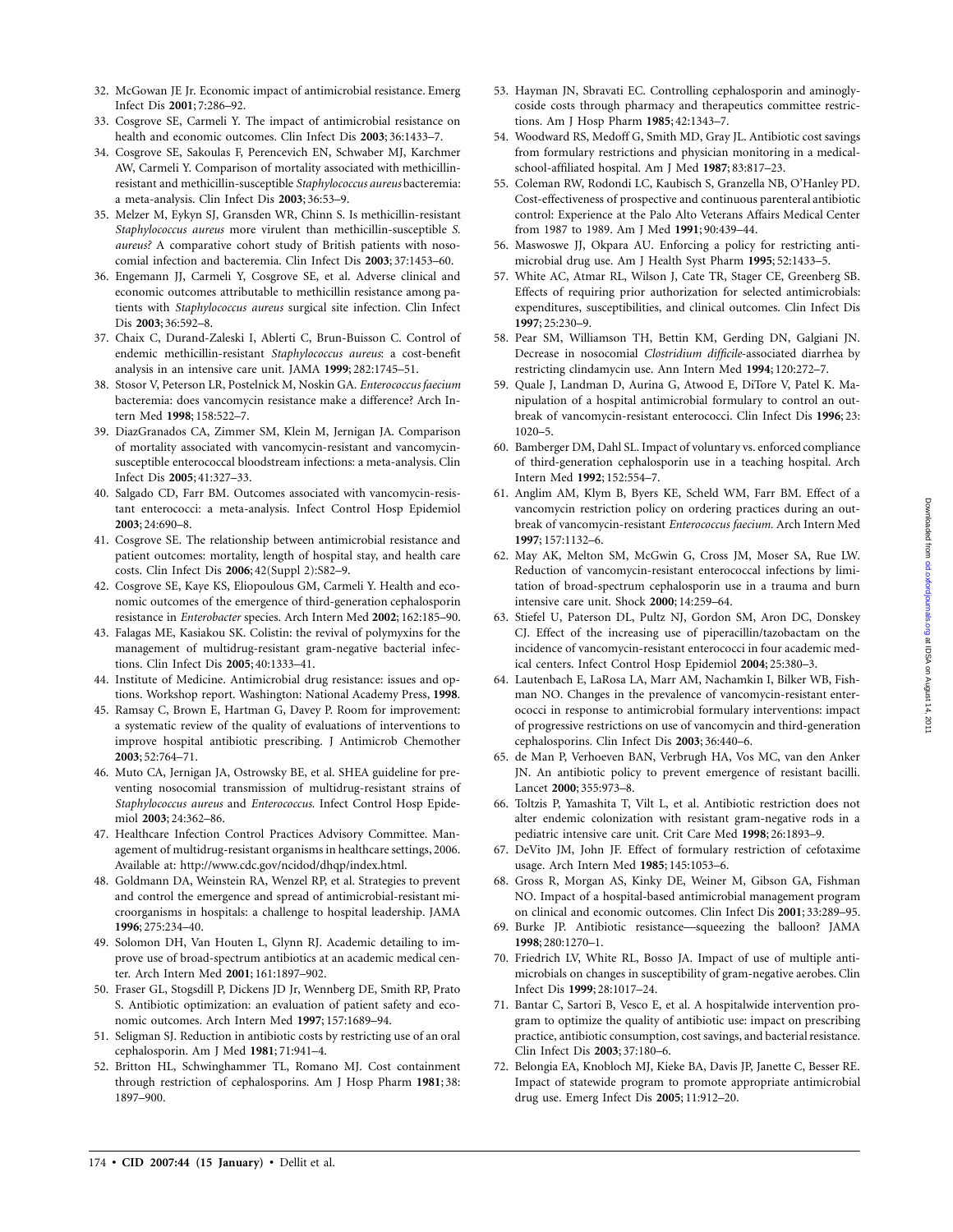- 73. Girotti MJ, Fodoruk S, Irvine-Meek J, Rotstein OD. Antibiotic handbook and pre-printed perioperative order forms for surgical antibiotic prophylaxis: do they work? Can J Surg **1990**; 33:385–8.
- 74. Lomas J, Anderson GM, Domnick-Pierre K, Vayda E, Enkin MW, Hannah WJ. Do practice guidelines guide practice? The effect of a consensus statement of the practice of physicians. N Engl J Med **1989**; 321:1306–11.
- 75. Marrie TJ, Lau CY, Wheeler SL, Wong CJ, Vandervoort MK, Feagan BG. A controlled trial of a critical pathway for treatment of community-acquired pneumonia. JAMA **2000**; 283:749–55.
- 76. Price J, Ekleberry A, Grover A, et al. Evaluation of clinical practice guidelines on outcome of infection in patients in the surgical intensive care unit. Crit Care Med **1999**; 27:2118–24.
- 77. Kollef MH, Sherman G, Ward S, Fraser VJ. Inadequate antimicrobial treatment of infections: a risk factor for hospital mortality among critically ill patients. Chest **1999**; 115:462–74.
- 78. Fagon J-Y, Chastre J, Wolff M, et al. Invasive and noninvasive strategies for management of suspected ventilator-associated pneumonia. Ann Intern Med **2000**; 132:621–30.
- 79. Singh N, Rogers P, Atwood CW, Wagener MM, Yu VL. Short-course empiric antibiotic therapy for patients with pulmonary infiltrates in the intensive care unit. Am J Respir Crit Care Med **2000**; 162:505–11.
- 80. Ibrahim EH, Ward S, Sherman G, Schaiff R, Fraser VJ, Kollef MH. Experience with a clinical guideline for the treatment of ventilatorassociated pneumonia. Crit Care Med **2001**; 29:1109–15.
- 81. Chastre J, Wolff M, Fagon J-Y. Comparison of 8 vs. 15 days of antibiotic therapy for ventilator-associated pneumonia in adults. JAMA **2003**; 290:2588–98.
- 82. South M, Starr M. A simple intervention to improve hospital antibiotic prescribing. Med J Aust **2003**; 178:207–9.
- 83. Gerding DN. Antimicrobial cycling: lessons learned from the aminoglycoside experience. Infect Control Hosp Epidemiol **2000**; 21(1 Suppl):S12–7.
- 84. Hodges BM, White RL. Antimicrobial cycling: the future or a fad? Ann Pharmacother **2001**; 35:1224–32.
- 85. Fridkin SK. Routine cycling of antimicrobial agents as an infectioncontrol measure. Clin Infect Dis **2003**; 36:1438–44.
- 86. Dubberke ER, Fraser VJ. Cycling and other strategies to slow and reverse antibiotic resistance. Infect Med **2004**; 21:544–56.
- 87. Moody MM, de Jongh CA, Schimpff SC, Tillman GL. Long-term amikacin use: effects on aminoglycoside susceptibility patterns of gram-negative bacilli. JAMA **1982**; 248:1199–202.
- 88. Betts RF, Valenti WM, Chapman SW, et al. Five-year surveillance of aminoglycoside usage in a university hospital. Ann Intern Med **1984**; 100:219–22.
- 89. Young EJ, Sewell CM, Koza MA, Clarridge JE. Antibiotic resistance patterns during aminoglycoside restriction. Am J Med Sci **1985**; 290: 223–7.
- 90. Berk SL, Alvarez S, Ortega G, Verghese A, Holtsclaw-Berk SA. Clinical and microbiologic consequences of amikacin use during a 42-month period. Arch Intern Med **1986**; 146:538–41.
- 91. Van Landuyt HW, Boelaert J, Glibert B, Gordts B, Verbruggen A-M. Surveillance of aminoglycoside resistance. Am J Med **1986**; 80(Suppl 6B):76–81.
- 92. Gerding DN, Larson TA, Hughes RA, Weiler M, Shanholtzer C, Peterson LR. Aminoglycoside resistance and aminoglycoside usage: ten years of experience in one hospital. Antimicrob Agents Chemother **1991**; 35:1284–90.
- 93. King JW, White MC, Todd JR, Conrad SA. Alterations in the microbial flora and in the incidence of bacteremia at a university hospital after adoption of amikacin as the sole formulary aminoglycoside. Clin Infect Dis **1992**; 14:908–15.
- 94. Kollef MH, Vlasnik J, Sharpless L, Pasque C, Murphy D, Fraser V. Scheduled change of antibiotic classes: a strategy to decrease the incidence of ventilator-associated pneumonia. Am J Respir Crit Care Med **1997**; 156:1040–8.
- 95. Gruson D, Hilbert G, Vargas F, et al. Rotation and restricted use of antibiotics in a medical intensive care unit: impact on the incidence of ventilator-associated pneumonia caused by antibiotic-resistant gram-negative bacteria. Am J Respir Crit Care Med **2000**; 162:837–43.
- 96. Raymond DP, Pelletier SJ, Crabtree TD, et al. Impact of a rotating empiric antibiotic schedule on infectious mortality in an intensive care unit. Crit Care Med **2001**; 29:1101–8.
- 97. Bonhoeffer S, Lipsitch M, Levin BR. Evaluating treatment protocols to prevent antibiotic resistance. Proc Natl Acad Sci U S A **1997**; 94: 12106–11.
- 98. Bergstrom CT, Lo M, Lipsitch M. Ecological theory suggests that antimicrobial cycling will not reduce antimicrobial resistance in hospitals. Proc Natl Acad Sci U S A **2004**; 7:13101–2.
- 99. Martinez J-A, Nicolas J-M, Marco F, et al. Comparison of antimicrobial cycling and mixing strategies in two medical intensive care units. Crit Care Med **2006**; 34:329–36.
- 100. Durbin WA, Lapidas B, Goldmann DA. Improved antibiotic usage following introduction of a novel prescription system. JAMA **1981**; 246:1796–800.
- 101. Echols RM, Kowalsky SF. The use of an antibiotic order form for antibiotic utilization review: influence on physicians' prescribing patterns. J Infect Dis **1984**; 150:803–7.
- 102. Classen DC, Evans RS, Pestotnik SL, Horn SD, Menlove RL, Burke JP. The timing of prophylactic administration of antibiotics and the risk of surgical-wound infection. N Engl J Med **1992**; 326:281–6.
- 103. Bratzler DW, Houck PM. Antimicrobial prophylaxis for surgery: an advisory statement from the national surgical infection prevention project. Clin Infect Dis **2004**; 38:1706–15.
- 104. Bolon MK, Arnold AD, Feldman HA, Goldmann DA, Wright SB. An antibiotic order form intervention does not improve or reduce vancomycin use. Pediatr Infect Dis J **2005**; 24:1053–8.
- 105. Hyle EP, Lipworth AD, Zaoutis TE, Nachamkin I, Bilker WB, Lautenbach E. Impact of inadequate initial antimicrobial therapy on mortality in infections due to extended-spectrum beta-lactamase-producing *Enterobacteriaceae.* Arch Intern Med **2005**; 165:1375–80.
- 106. Harbarth S, Barbino J, Pugin J, Romand JA, Lew D, Pittet D. Inappropriate initial antimicrobial therapy and its effect on survival in a clinical trial of immunomodulating therapy for severe sepsis. Am J Med **2003**; 115:529–35.
- 107. American Thoracic Society and Infectious Diseases Society of America. Guidelines for the management of adults with hospital-acquired, ventilator-associated, and healthcare-associated pneumonia. Am J Respir Crit Care Med **2005**; 171:388–416.
- 108. Bodey GP, Jadeja L, Elting L. *Pseudomonas* bacteremia: retrospective analysis of 410 episodes. Arch Intern Med **1985**; 145:1621–9.
- 109. Nichols L, Maki DG. The emergence of resistance to beta-lactam antibiotics during treatment of *Pseudomonas aeruginosa* lower respiratory tract infections: is combination therapy the solution? Chemioterapia **1985**; 4:102–9.
- 110. Milatovic D, Braveny I. Development of resistance during antibiotic therapy. Eur J Clin Microbiol **1987**; 6:234–44.
- 111. Hilf M, Yu VL, Sharp J, Zuravleff JJ, Korvick JA, Muder RR. Antibiotic therapy for *Pseudomonas aeruginosa* bacteremia: outcome correlations in a prospective study of 200 patients. Am J Med **1989**; 87:540–6.
- 112. Korvick JA, Bryan CS, Farber B, et al. Prospective observational study of *Klebsiella* bacteremia in 230 patients: outcome for antibiotic combinations versus monotherapy. Antimicrob Agents Chemother **1992**; 36:2639–44.
- 113. Vidal F, Mensa J, Almela M, et al. Epidemiology and outcome of *Pseudomonas aeruginosa* bacteremia, with special emphasis on the influence of antibiotic treatment: analysis of 189 patients. Arch Intern Med **1996**; 156:2121–6.
- 114. Leibovici L, Paul M, Posnanski O, et al. Monotherapy versus betalactam-aminoglycoside combination treatment for gram-negative bacteremia: a prospective, observational study. Antimicrob Agents Chemother **1997**; 41:1127–33.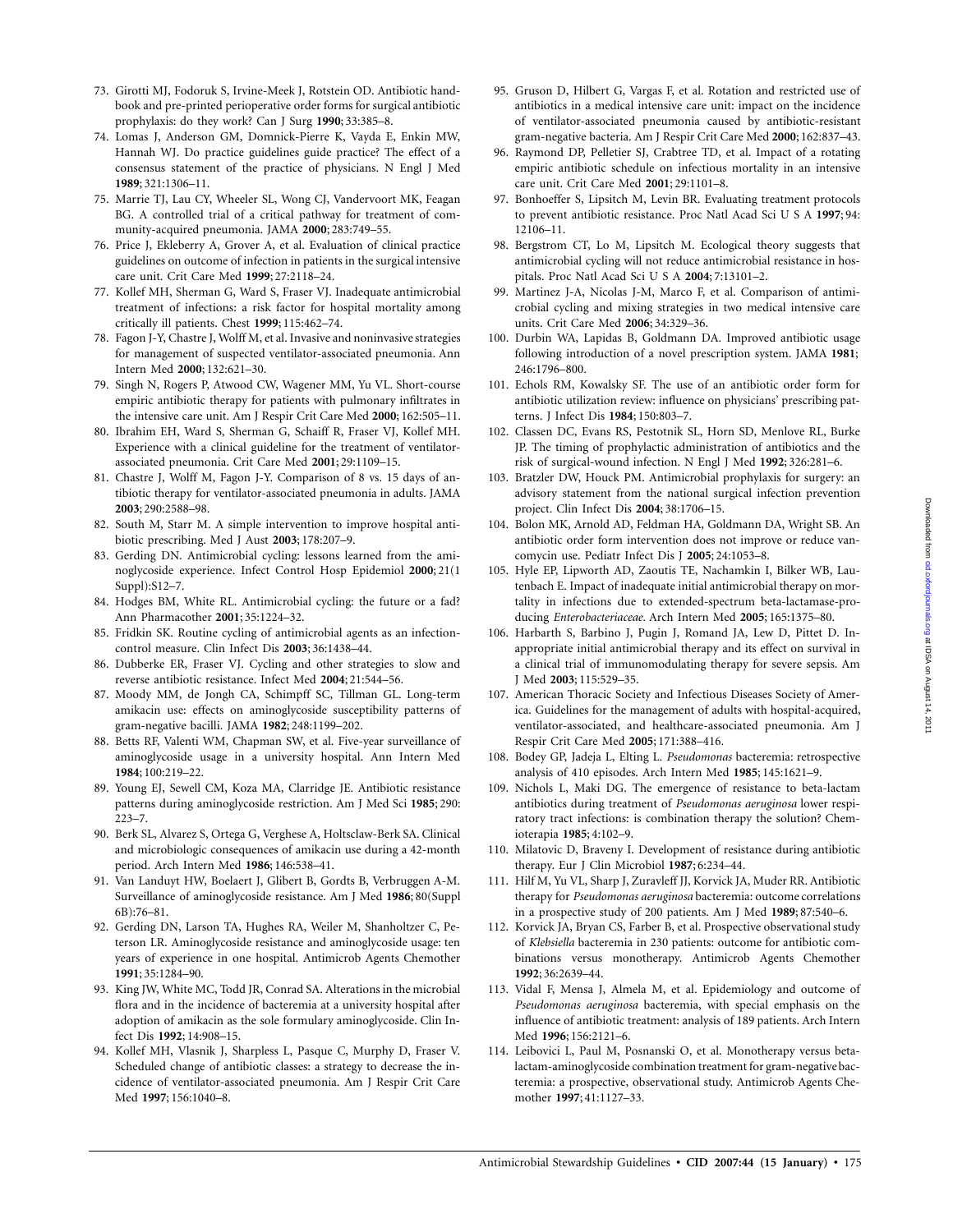- 115. Chatzinikolaou I, Abi-Said D, Bodey GP, Rolston KV, Tarrand JJ, Samonis G. Recent experience with *Pseudomonas aeruginosa* bacteremia in patients with cancer: retrospective analysis of 245 episodes. Arch Intern Med **2000**; 160:501–9.
- 116. Paul M, Benuri-Silbiger I, Soares-Weiser K, Leibovici L. Beta-lactam monotherapy versus beta-lactam-aminoglycoside combination therapy for sepsis in immunocompetent patients: systematic review and meta-analysis of randomized trials. BMJ **2004**; 328:668–81.
- 117. Safdar N, Handelsman J, Maki DG. Does combination antimicrobial therapy reduce mortality in gram-negative bacteraemia? A meta-analysis. Lancet Infect Dis **2004**; 4:519–27.
- 118. Damas P, Garweg C, Monchi M, et al. Combination therapy versus monotherapy: a randomized pilot study on the evolution of inflammatory parameters after ventilator associated pneumonia. Crit Care **2006**; 10:R52.
- 119. Bliziotis IA, Samonis G, Vardakas KZ, Chrysanthopoulou S, Falagas ME. Effect of aminoglycoside and beta-lactam combination therapy versus  $\beta$ -lactam monotherapy on the emergence of antimicrobial resistance: a meta-analysis of randomized, controlled trials. Clin Infect Dis **2005**; 41:149–58.
- 120. Paterson DL, Rice LB. Empirical antibiotic choice for the seriously ill patient: are minimization of selection of resistant organisms and maximization of individual outcome mutually exclusive? Clin Infect Dis **2003**; 36:1006–12.
- 121. Kollef MH, Kollef KE. Antibiotic utilization and outcomes for patients with clinically suspected ventilator-associated pneumonia and negative quantitative BAL culture results. Chest **2005**; 128:2706–13.
- 122. Briceland LL, Nightingale CH, Quintiliani R, Cooper BW, Smith KS. Antibiotic streamlining from combination therapy to monotherapy utilizing an interdisciplinary approach. Arch Intern Med **1988**; 148: 2019–22.
- 123. Glowacki RC, Schwartz DN, Itokazu GS, Wisniewski MF, Kieszkowski, P, Weinstein RA. Antibiotic combinations with redundant antimicrobial spectra: clinical epidemiology and pilot intervention of computerassisted surveillance. Clin Infect Dis **2003**; 37:59–64.
- 124. Grant EM, Kuti JL, Nicolau DP, Nightingale C, Quintiliani R. Clinical efficacy and pharmacoeconomics of a continuous-infusion piperacillin-tazobactam program in a large community teaching hospital. Pharmacotherapy **2002**; 22:471–83.
- 125. Bailey TC, Little JR, Littenberg B, Reichley RM, Dunagan WC. A meta-analysis of extended-interval dosing versus multiple daily dosing of aminoglycosides. Clin Infect Dis **1997**; 24:786–95.
- 126. Saravolatz LD, Legget J. Gatifloxacin, gemifloxacin, and moxifloxacin: the role of 3 newer fluoroquinolones. Clin Infect Dis **2003**; 37:1210–5.
- 127. Dunbar LM, Wunderink RG, Habib MP, et al. High-dose, short-course levofloxacin for community-acquired pneumonia: a new treatment paradigm. Clin Infect Dis **2003**; 37:752–60.
- 128. Chan R, Hemeryck L, O'Regan M, Clancy L, Feely J. Oral versus intravenous antibiotics for community acquired lower respiratory tract infection in a general hospital: open, randomized controlled trial. BMJ **1995**; 310:1360–2.
- 129. Siegel RE, Halpern NA, Almenoff PL, Lee A, Cashin R, Greene JG. A prospective randomized study of inpatient I antibiotics for community-acquired pneumonia. The optimal duration of therapy. Chest **1996**; 110:965–71.
- 130. Omidvari K, de Boisblanc BP, Karam G, Nelson S, Haponik E, Summer W. Early transition to oral antibiotic therapy for communityacquired pneumonia: duration of therapy, clinical outcomes, and cost analysis. Respir Med **1998**; 92:1032–9.
- 131. Al-Eidan FA, McElnay JC, Scott MG, Kearney MP, Troughton KEU, Jenkins J. Sequential antimicrobial therapy: treatment of severe lower respiratory tract infections in children. J Antimicrob Chemother **1999**; 44:709–15.
- 132. Przybylski KG, Rybak MJ, Martin PR, et al. A pharmacist-initiated program of intravenous to oral antibiotic conversion. Pharmacotherapy **1997**; 17:271–6.
- 133. Li JZ, Willke RJ, Rittenhouse BE, Rybak MJ. Effect of linezolid versus vancomycin on length of hospital stay in patients with complicated skin and soft tissue infections caused by known or suspected methicillin-resistant staphylococci: results from a randomized clinical trial. Surg Infect (Larchmt) **2003**; 4:57–70.
- 134. McCollum M, Rhew DC, Parodi S. Cost analysis of switching from iv vancomycin to po linezolid for the management of methicillinresistant *Staphylococcus* species. Clin Ther **2003**; 25:3173–89.
- 135. Chassin MR, Galvin RW. The urgent need to improve health care quality. Institute of Medicine National Roundtable on Health Care Quality. JAMA **1998**; 280:1000–5.
- 136. Institute of Medicine. Crossing the quality chasm: a new heath system for the 21st century. Washington: National Academy Press, **2000**.
- 137. Institute of Medicine. To err is human: building a safer health system. Washington: National Academy Press, **1999**.
- 138. Kuperman GJ, Gibson RF. Computer physician order entry: benefits, costs, and issues. Ann Intern Med **2003**; 139:31–9.
- 139. Burke JP. Surveillance, reporting, automation, and interventional epidemiology. Infect Control Hosp Epidemiol **2003**; 24:10–2.
- 140. Koppel R, Metlay JP, Cohen A, et al. Role of computerized physician order entry systems in facilitating medication errors. JAMA **2005**; 293:1197–203.
- 141. Burke JP, Classen DC, Pestotnik SL, Evans RS, Stevens LE. The HELP system and its application to infection control. J Hosp Infect **1991**; 18(Suppl A):424–31.
- 142. Evans RS, Pestotnik SL, Classen DC, et al. A computer-assisted management program fro antibiotics and other antiinfective agents. N Engl J Med **1998**; 338:232–8.
- 143. Evans RS, Pestotnik SL, Classen DC, Burke JP. Evaluation of a computer-assisted antibiotic-dose monitor. Ann Pharmacother **1999**; 33: 1026–31.
- 144. Pestotnik SL, Classen DC, Evans RS, Burke JP. Implementing antibiotic practice guidelines through computer-assisted decision support: clinical and financial outcomes. Ann Intern Med **1996**; 124:884–90.
- 145. Burke JP. Maximizing appropriate antibiotic prophylaxis for surgical patients: an update from LDS Hospital, Salt Lake City. Clin Infect Dis **2001**; 33(Suppl 2):S78–83.
- 146. Evans RS, Larsen RA, Burke JP. Computer surveillance of hospitalacquired infections and antibiotic use. JAMA **1986**; 256:1007–11.
- 147. Classen DC, Pestotnik SL, Evans RS, Burke JP. Computerized surveillance of adverse drug events in hospital patients. JAMA **1991**; 266: 2847–51.
- 148. Mullett CJ, Evans RS, Cristenson JC, Dean JM. Development and impact of a computerized pediatric antiinfective decision support system. Pediatrics **2001**; 108:e75.
- 149. Mullett CJ, Thomas JG, Smith CL, Sarwari AR, Khakoo RA. Computerized antimicrobial decision support: an offline evaluation of a database-driven empiric antimicrobial guidance program in hospitalized patients with a bloodstream infection. Int J Med Inform **2004**; 73:455–60.
- 150. Shojania KG, Yokoe D, Platt R, Fiskio J, Ma'luf N, Bates DW. Reducing vancomycin use utilizing a computer guideline: results of a randomized controlled trial. J Am Med Inform Assoc **1998**; 5:554–62.
- 151. Rubinstein E, Barzilai A, Segev S, et al. Antibiotic cost reduction by providing cost information. Eur J Clin Pharmacol **1988**; 35:269–72.
- 152. Wears RL, Berg M. Computer technology and clinical work: still waiting for Godot. JAMA **2005**; 293:1261–3.
- 153. Nebeker JR, Hoffman JM, Weir CR, Bennet CL, Hurdle JF. High rates of adverse drug events in a highly computerized hospital. Arch Intern Med **2005**; 165:1111–6.
- 154. Doern GV, Vautour R, Gaudet M, Levy B. Clinical impact of rapid in vitro susceptibility testing and bacterial identification. J Clin Microbiol **1994**; 32:1757–62.
- 155. Byl B, Clevenbergh P, Jacobs F, et al. Impact of infectious diseases specialists and microbiological data on the appropriateness of antimicrobial therapy for bacteremia. Clin Infect Dis **1999**; 29:60–6.